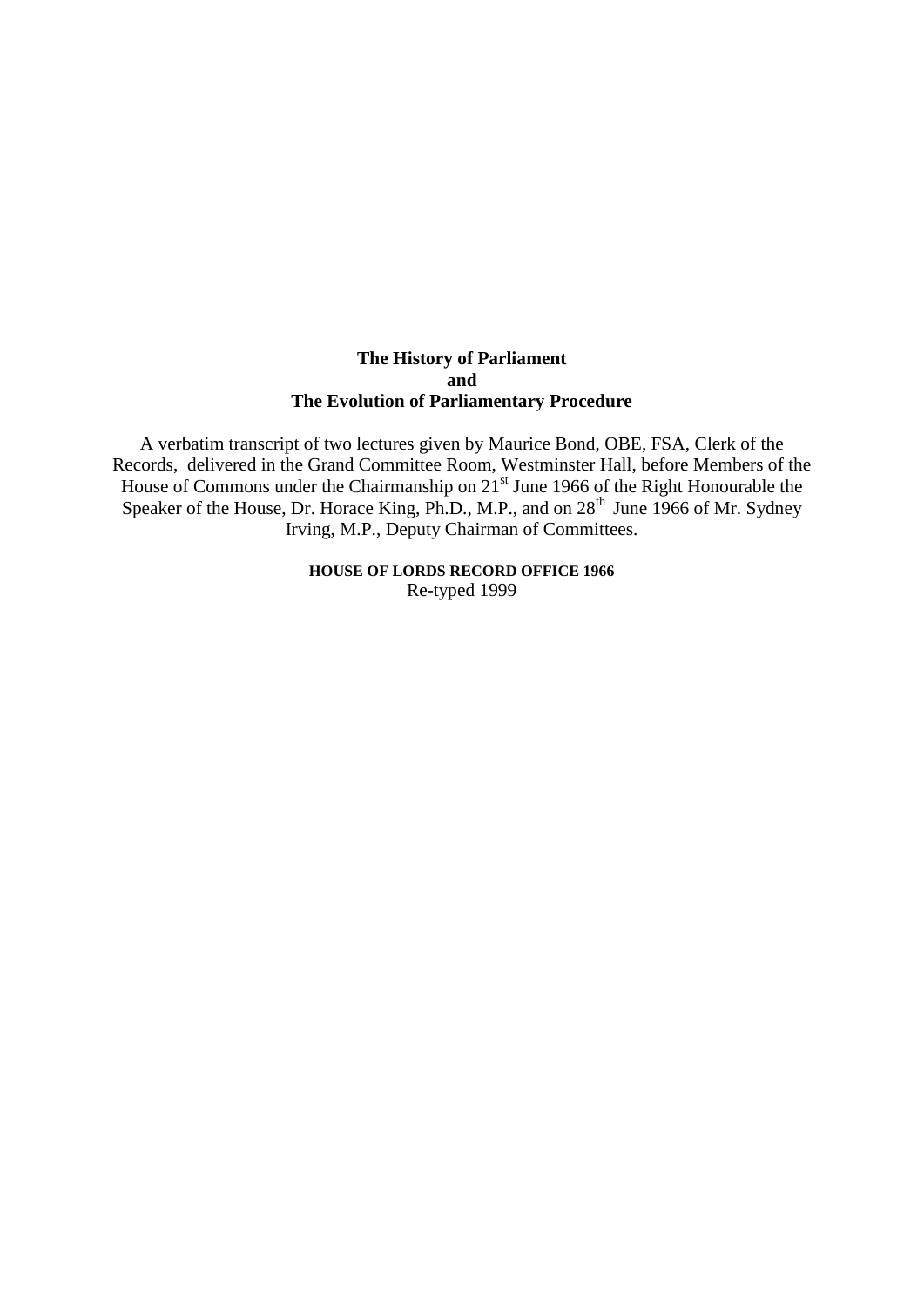# **The History of Parliament**

This evening I shall attempt to describe the main stages in the evolution of Parliament as an institution from the earliest days. Next week, I shall try to fill in some of the more important detail about Parliamentary procedure; and on both occasions the exhibition of records from the Victoria Tower will be available to illustrate some of my main points.

Even with the help of the documents, however, I must confess that much of my story will not be very new; least of all to Members and Officials who are themselves experienced guides to the Palace of Westminster, and who, by the very fact of working here, are practical students of history. We come to our work through a Palace Yard in which the Plantagenet Princes learned to ride on horseback; through a Great Hall in which a King and two Saints were put on trial; and through a collegiate chapel once one of the gems of English architecture; whilst in the daily proceedings of the two Houses we follow constantly the precedents of some seven centuries. To live within Parliament is, indeed, to live in close contact with history; but, as I shall suggest in my second lecture, with a history which is not a story of unchanging imitation and slavish following of precedent; but, rather, of frequent change and reform, not unmixed indeed with revolution. The hand of the past, may I say at the outset, sometimes is, but need not be, a dead hand.

I

When a year ago in Westminster Hall we set ourselves to commemorate that past in recalling the work of Simon de Montfort, we looked back some 700 years; but if I am to begin at the beginning I fear I must go further back still. Parliament in fact did not originate even 700 years ago. Charles James Fox remarked that our constitution was not made, "thank God", in a day, but was the result of "gradual and progressive wisdom". And this gradual and progressive wisdom begins to be apparent long before de Montfort. Indeed it can be discerned at least five centuries earlier, in the days of the early Saxon kingdoms, at the very beginning of our national history. There we find *two* instruments of government, *two* forms of assembly, each of outstanding importance to anyone interested in the business of government.

Firstly, the better known of the two, the Witenagemot: this was the moot or gathering of the Witan or wisemen. It was summoned by Saxon kings, at first in their small divided kingdoms, and then, after 825 A.D., for the unified kingdom of England as a whole. To it came earls, thanes, bishops, abbots. It was the aristocratic assembly of Saxon England, an assembly which gave unity to the land, and counsel to the king. After the Norman Conquest the Witenagemot became the Curia Regis, the King"s Court, with a similar membership and a similar function. For long it has been recognised – it is a common place of the guide books – that in the Saxon Witenagemot can be seen a true ancestor of Parliament.

What is equally important (to me, perhaps, more important), but less clearly realised, is that Parliament also has a second and separate line of descent. This is from another Saxon institution, the Shire Moot or County Court. These courts gathered at least twice a year in each county. To them came not only the bishops and lords of estates, but also – and this is the vital fact – groups of representatives from each village in the county. These groups consisted of the reeve, the parish priest and 4 representative men. The Shire Court was a very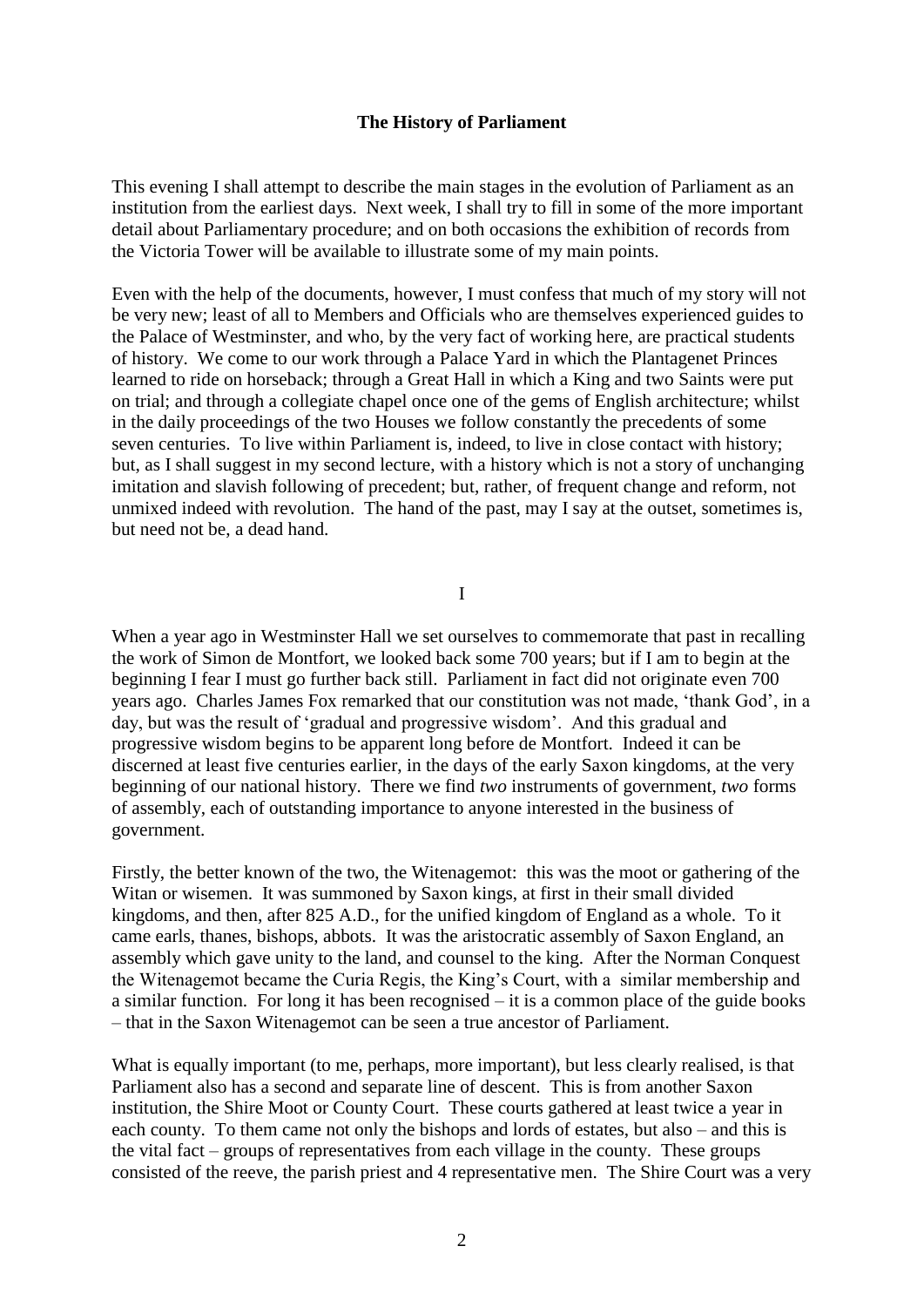large assembly which inevitably often met in the open air. It might consist of 200 or 300 people, and it was in essence an extremely representative body. Collectively these hundreds of villagers sitting round a village oak-tree were the judges in the court. Here was a true form of democracy (albeit a local one) in the earliest days of our national history.

The period of development, significant for us, during which the two institutions of Shire Moot and King's Court came together began a hundred years after the Norman Conquest. This linking of the two forms of assembly may be reckoned to have come about during the generations between 1190 and 1265, the period of the high Middle Ages, famous in our history books for Richard I"s Crusade, for Magna Carta and for the building of the Choir of Westminster Abbey. It was during this period that the counties were for the first time ordered to send representatives to the King"s Court – so linking the 2 ancient forms of government, and making the central national assembly, in some degree, representative. This was done on different occasions for different purposes. The King might wish to find out how the Sheriff was governing in his county. Or, it might be necessary for representatives of the Shire Court to come up to London to defend judgements which had been appealed against in the King"s Court. Most important of all, it became necessary to supplement the King"s normal feudal income by special rates of individual taxation.

On this, men from the counties had to advise, and indeed, to it, they had to consent. The coming of these representatives to the King"s Court introduced a new principle – indeed, the vital principle – into central government. Until this time the Saxon and Norman Kings had largely called to advise them in their Courts men whom they had specifically named; bishops, earls, royal officials, important people, each of whom was in some degree dependent upon the King. Now in the 1200s the King calls to assist him groups of men from the country at large, of whose opinions and even of whose names, he was not likely to have any previous knowledge at all. This was potentially a limitation on his royal power, and the beginning of constitutional as distinct from personal monarchy. The aristocratic assembly began, however infinitesimally, to be democratic: here is a vital stage in the origin of a representative Parliament.

The climax of this early development came with the life of that quarrelsome, but pious and idealistic man, Simon de Montfort, Earl of Leicester. Simon sought to control the royal government. He rallied popular support to himself and against the King by using this device of representative members in the Council. In 1264 representatives of the counties, known as Knights of the Shire, were summoned "to treat" about the affairs of the kingdom. Then in January 1265 they were again assembled, but this time – and this is the significant event we celebrated last year – this time along with the Bishops and Barons came representatives of many cities and boroughs in England, also summoned in order to participate in discussions about peace between Simon and the King, and about a new constitution. The meetings in the Chapter House and Westminster Hall have long been regarded as crucial. It was then that both the two representative elements of the counties and of the boroughs, which later made up the House of Commons, for the first time so far as we know, met together within the King"s Court.

De Montfort's device for getting wider support in 1265 was followed after his death by Henry III and Edward I. De Montfort had, in fact started a continuous tradition of summoning both the county and the town representatives, which after 1327 became unvarying. In other words the local communities of the shires and boroughs had arrived (in the persons of their representatives) in the Royal Court. When they were there, they soon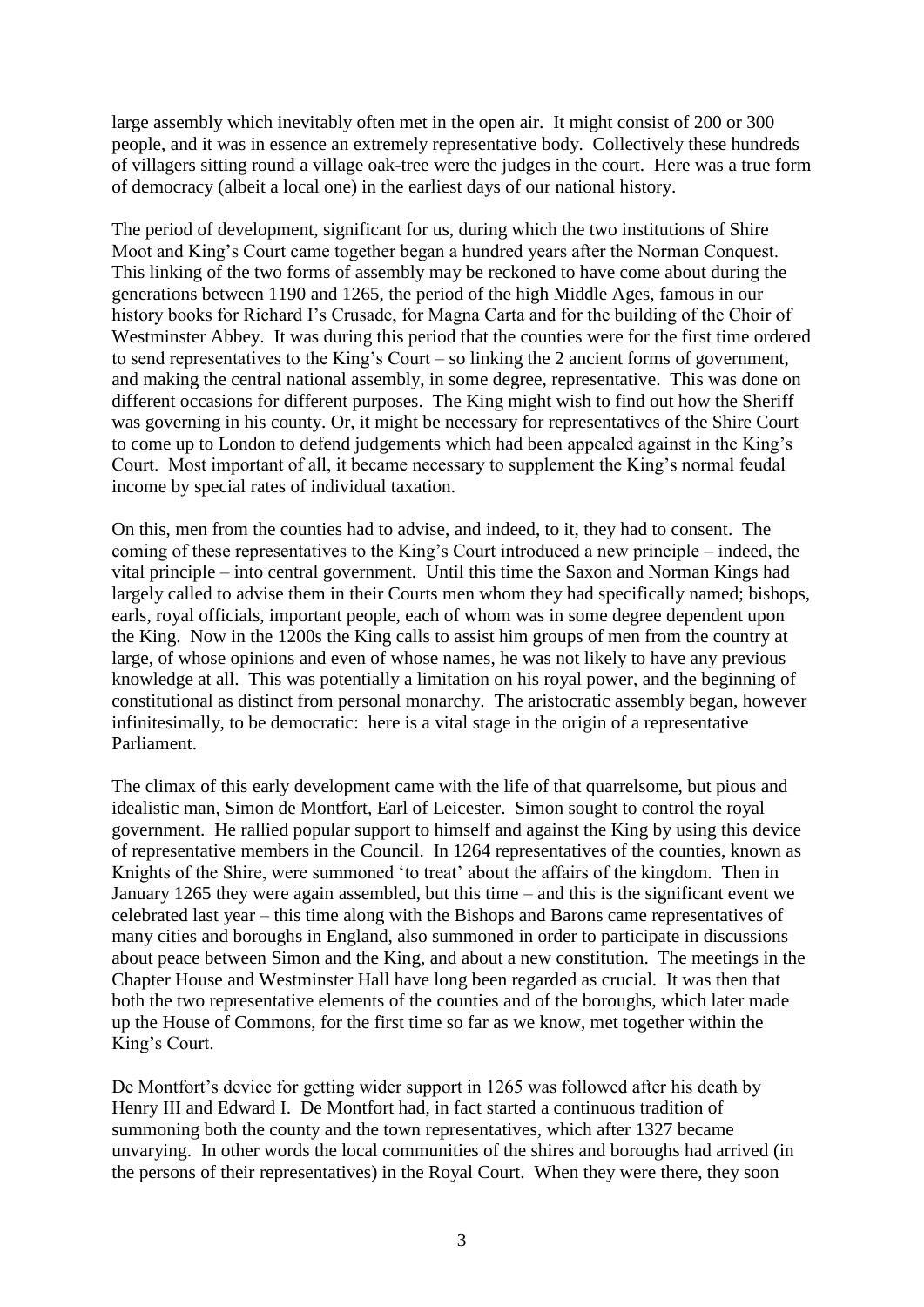were called *les communes*, (the Commons), meaning not "the common people" but "the communities", the representatives of the local shires and towns. Gradually this special enlarged form of the King"s Court which included *les communes* came to be called *Parliamentum*: which really means the 'conversation' or 'discussion' place.

The period of origins – some 5 centuries long – was over. Parliament, with or without its own special name, had come into being by 1265. I have therefore still to narrate some 700 years of its history. As I have studied this history seeking some pattern or sequence in its events, I have observed a rather clearly marked shape to it, an alternation between change and stability. The long period from de Montfort to the present day, does, in fact, appear to divide very simply into 5 periods, alternately periods of rapid change, and then, of stabilisation or absorption of the new elements. The first of these periods is that of the main Middle Ages, between 1265 and 1425, the first period of rapid and continuing change, to which I now must turn.

II

Parliament at the beginning of this first period in its history, let us say in 1295, did not consist of the Sovereign and two Houses, as it now does, but of a central focus of the King and his Court, with a number of outer groups, meeting separately, but sometimes coming cap in hand to stand in the presence of the Court. This sort of organisation of Parliament is very much like what we see at a State Opening nowadays, when the Queen on her Throne is surrounded by members of her Court holding historic emblems of State, and by a large company of ambassadors, also part of her court, whilst peers occupy the remaining benches on the floor of the Parliament Chamber, and the faithful Commons stand at the Bar of the House or sit in the galleries above. Each State Opening, in fact, turns back the pages of history by 700 years and represents once more the earliest type of Parliament.

Quite quickly in the Middle Ages this somewhat amorphous type of Parliament began to change, for the daily conduct of business, into two Houses of Parliament. The process starts in about 1332, when the two separate groups, the Knights representing the shires and the Burgesses from the towns, began meeting together. It should be added that when these two quite different social groups did so meet as a single House, it was the far fewer County members, suitably known as Knights – though in fact they seldom had been knighted – who quickly took the lead, and throughout the Middle Ages they dominated the proceedings of the Lower House. These Knights of the Shire formed the only indestructible part of the Commons, since it was the counties alone that seemed to have an unchallenged right to be represented in the Commons, whereas cities and towns might be represented in one mediaeval Parliament, and then not be represented in the next.

After the Knights and Burgesses had come together in this way by 1332 to form a single entity, the next stages followed quickly. In 1363 for the first time they acquired a clerk of their own, and in 1377 there appears in the records their first Speaker, "qui avait les paroles pour les communes", that is, who spoke on behalf of the Commons. Then this body, *les Communes*, with its own head and its own staff, rapidly (within 50 years) became an essential part of Parliament, for discussion, for legislation, and, especially, for taxation. Increasingly it was the local communities, represented in the Commons, which had the money which the King needed, and only their representatives could grant it. If one looks at a fairly early Parliamentary grant of taxation, one finds the very telling formula "Your *Commons* of this your noble realm *grant* (such and such a tax) by assent of the Lords", in other words, in this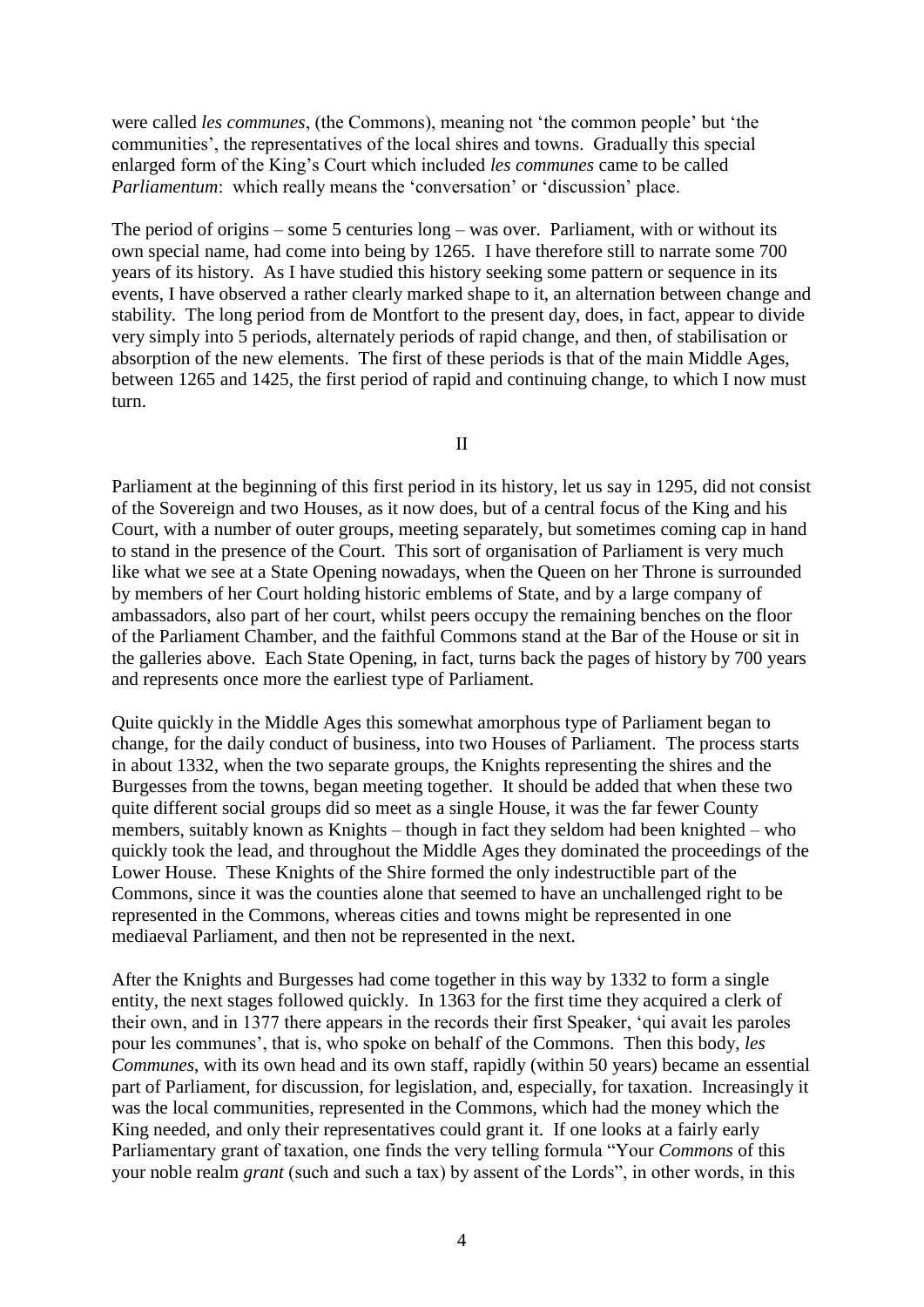most important matter of government, by the fifteenth century, it was the representatives of the people who granted and the rest of Parliament which assented. In addition, by 1425, every ordinary non-taxing law had also come to need approval in the Commons, being based on a petition or a bill presented in the Commons, or handled and accepted by them. So during the first period in Parliament's history, from 1265 to 1425, the House of Commons had come into existence and had acquired power. By the death of Henry V in 1422 there could be no statute and no tax without Parliamentary authority, and, within Parliament, without the Commons' agreement.

I have spoken so far about the House of Commons. Less attention is normally paid by historians to the emergence within Parliament of what we now call the House of Lords during the Middle Ages, but it is worth emphasising that during this same period of the  $14<sup>th</sup>$  century, important changes were, in fact, occurring at the centre of Parliament. Originally the Lords of Parliament were royal nominees. Barons might be summoned by the King to Parliament by writ in one year, and not summoned in the next. They were, in fact, not even life peers as we know them today, but annual peers. Between 1307 and 1327 the idea of peerage as a status takes shape and men begin to talk of "Peers of the Land". This idea was greatly strengthened in 1387 when the Crown created the first barony by patent, for John Beauchamp. This honour carried with it the right of a seat in Parliament, and the honour descended to heirs male. In other words, the Lords were taking on that hereditary characteristic later to become the most marked feature of the Upper House. Certainly by 1425 we have not only a representative Lower House, but also an hereditary Upper House.

Let me conclude my comments on the mediaeval Parliament by quoting from what is one of the few surviving detailed descriptions of an early session, one of about 1397. The writer says that "When the day for action arrived the Lords were assembled and also the Knights of the Shire". (He doesn't bother to mention the socially inferior borough members.) "According to the usual form, the cause of meeting was first declared and then the King"s will. A clerk began with a dignified speech setting forth the main points before them all, and asking above all for money, with flattery to the great men to avert complaints. When the speech was ended, the Knights of the Shire were commanded to meet on the morrow, before dinner, with the citizens of the towns, to go through the articles which they had just heard and grant all that had been asked them. But to save appearances, and in accordance with custom, some of them falsely argued at some length … Some had been got at before hand by the Council, and knew well enough how things would have to end, or the assembly would be sorry for it … Some members sat there like a nought in arithmetic that marks a place but has no value in itself".

### III

The rapid changes in the Middle Ages were practically completed by 1425. There then follows the first of the periods of stability, a long period from 1425 to 1603, a period occupied by the ordinary English history text book by the later part of the Hundred Years War, by the Wars of the Roses and by the colourful and complex history of the Tudor monarchs. Under the Tudors, that is between 1485 and 1603, there was a gradual but general strengthening of the position of Parliament as an institution. So far as this is concerned, I want to draw attention to four developments only. Firstly, a topographical development. In about 1500, Parliament got its own Office, the Parliament Office, which ultimately took up residence in the further corner of the Palace of Westminster – in the Jewel Tower; and, more important, in 1550 the House of Commons, after having led a wandering life moving between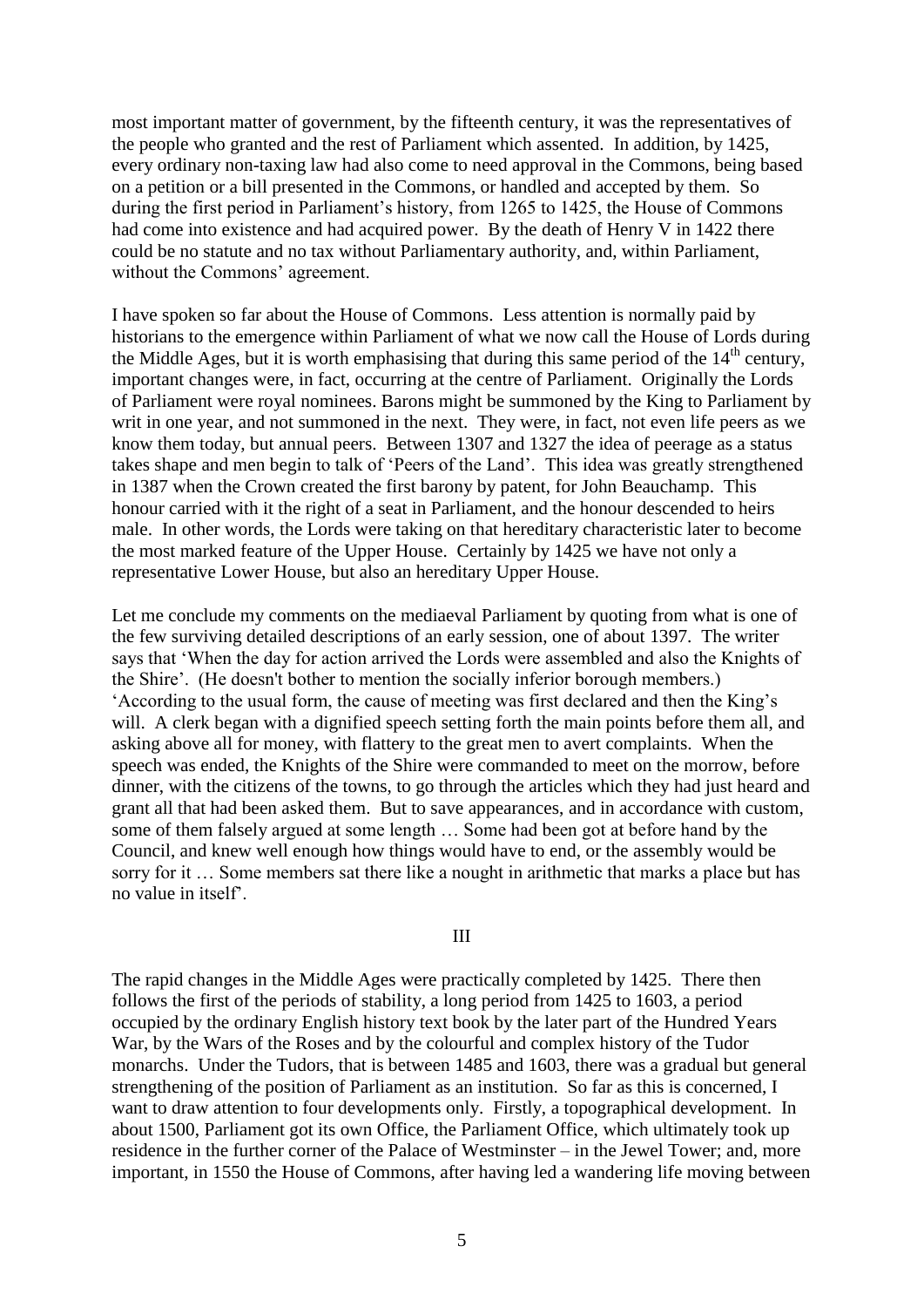the Painted Chamber and various chambers in Westminster Abbey, at last attained a permanent home of its own in the old St. Stephen"s Chapel. The Houses of Parliament thus began to be a place as well as an institution.

Secondly, it is from the Tudor period in the  $16<sup>th</sup>$  century that the surviving Journals of the two Houses date. The complex origins of these records cannot even be outlined here, but it is significant of the developing maturity of the two Houses that it is from 1510 and 1547 respectively that the first continuous official Houses records survive, the Journals of the Upper and Lower House, which soon thereafter acquired the fixed form which they largely retain today in 1966.

Thirdly, between 1529 and 1549 the field of activity of Parliament increased enormously by comparison with that customary in the Middle Ages. Parliament assumed responsibility under the King for the whole of the temporal side and much of the spiritual side of the life of the Church. The Reformation was carried forward, and was also on occasion reversed, by means of acts of Parliament. This undoubtedly greatly enhanced the significance of Parliament. Parliament and not the Kings had challenged the mighty power of Rome.

Lastly, under the Tudors, there was an increasing number of examples of challenge by Parliament to the monarch, a different but equally real sign of developing maturity and power. Even Henry VIII had to come down and confound the Commons with his learning, and at all times was fierce, even disorderly debate. Sir John Neale tells us how Members hawked and spat, shuffled and hissed, when they did not like what they heard, not sparing even the most important orators. Thus when in 1601 Mr. Serjeant Hele declared that all that the Commons possessed was Her Majesty"s, and that she could lawfully at her pleasure take it from the House members clearly showed their disagreement: they "hummed, laughed and talked". Well, said Mr Hele, "all your humming shall not put me out of countenance". The Speaker supported him and rebuked Members, but soon, we are told, the House was humming again, and Serjeant Hele, thoroughly out of countenance, sat down.

This 'humming' is not without interest, for it introduces to us the very real conflict of interest increasingly appearing during Elizabeth's I's reign between Queen and House. The best example of this is when Peter Wentworth, Member for Tregony, in 1576 complained of Queen Elizabeth"s habit of letting her opinion about bills be known whilst the Commons was discussing them, in order to owerawe those who differed from her policy. (You will find the full story of this in Mr Speaker"s own book, *Parliament and Freedom*). Wentworth objected to the Queen"s interference. "Sweet" he said "was the name of liberty and the thing itself a value beyond all inestimable treasure. The House of Commons is termed a place of free speech, and without it it is a scorn and a mockery to call it a Parliament House". For the implications of this speech Wentworth was imprisoned, but – note this – was imprisoned with the consent of the Commons.

This rather ominous conflict is the prologue to the third, *the great and* crucial epoch in the history of Parliament. We have seen important changes from 1265 to 1425; followed by a period of stability from 1425 to 1605; we now come to the greatest period of change and crisis of all: the famous years of conflict between 1605 and 1689.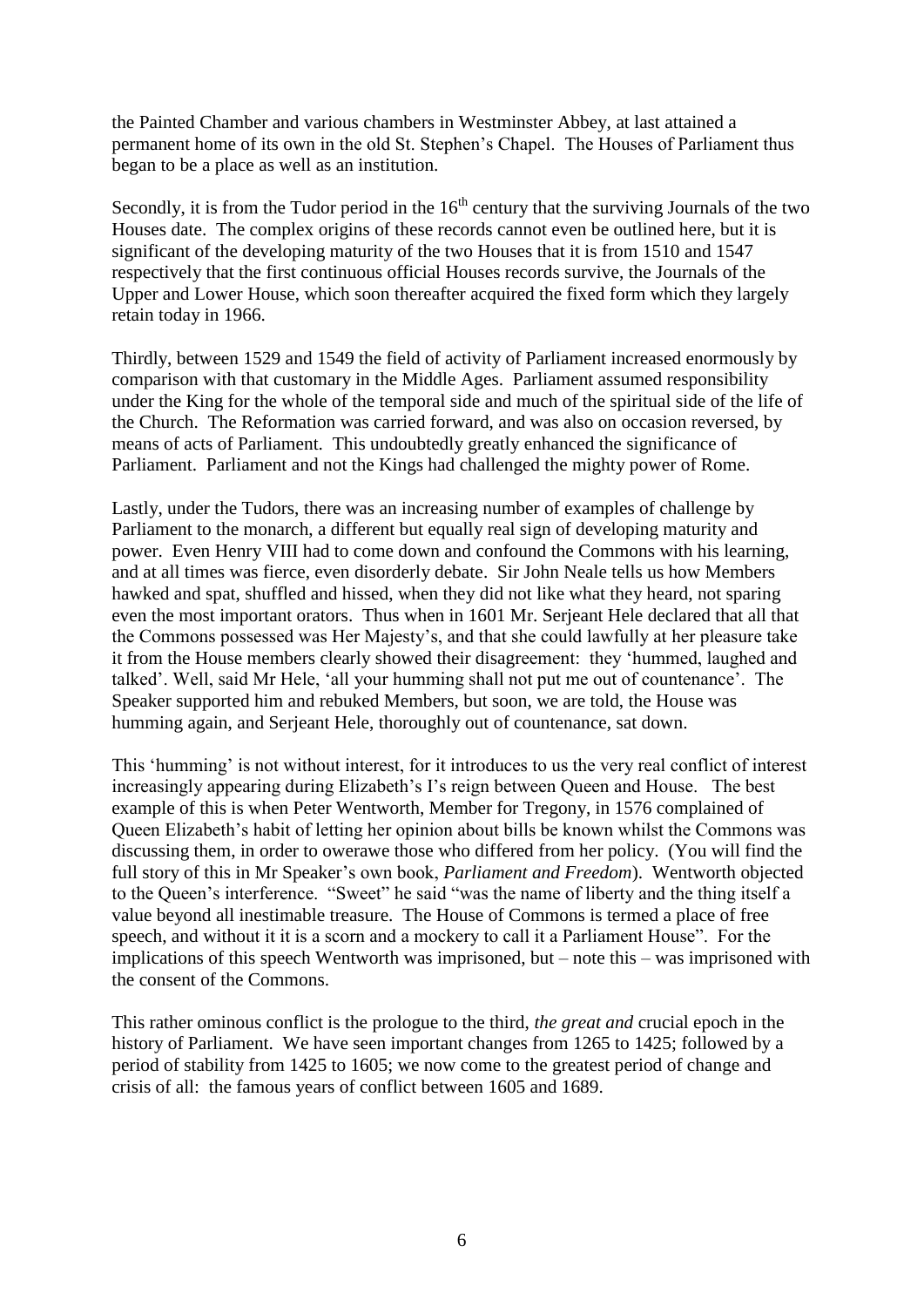Quite recently we discovered, scribbled in the margin of the manuscript House of Commons Journal, an entry by the Clerk of the House (which until then had been over-looked) for the 5<sup>th</sup> November 1605; "This last night the Upper House of Parliament was searched by Sir Thomas Knevett, and one Johnston servant to Mr Thomas Percy was there apprehended, who had placed 36 barrels of gunpowder in the vault under the House with a purpose to blow up the King and the whole company when they should there assemble. Afterwards divers other gentlemen were discovered to be of the plot".

The Gunpowder Plot is, I suppose, the only parliamentary event to have got into the national folk-lore. It may, perhaps, be considered to deserve this place for the attention that it draws to the unique concentration of authority in Parliament – Crown, court, judges, peers, Commons. Destroy this, and the country in the  $17<sup>th</sup>$  century would have fallen into anarchy. The plot also symbolised what was to come: diverging points of view, religious, social and economic which after a generation would lead to war.

With the accession of James I two years before the Plot, in 1603, Monarch and Parliament indeed faced each making more extreme claims than had any of their predecessors. The mediaeval idea had been that the King was under the law; this the Stuarts rejected. James I and Charles I claimed divine right to rule personally and, in particular, sought to evade the parliamentary control of taxation which had been established by 1425. Equally, the  $17<sup>th</sup>$ century Parliaments challenged the Kings. Lawyer members of the Commons went back to history, keeping the archivists busy, ransacking the records here and in the Tower of London to re-discover old and disused ways of controlling the executive. Above all, they put once more into action the ancient Parliamentary process by which ministers of the King could be accused (or impeached) by the Commons before the Lords. In 1621 they impeached the Chancellor and the Treasurer for bribery, and between 1621 and 1688 there were 40 or more impeachments of this type. Also in the year 1621 the Commons made a solemn and extreme protestation that they had a full right to deal with matters concerning the King, the State and the defence of the realm, without punishment. (This was the protestation angrily torn out of the Journal by James I, a photograph of which is displayed in the Division Lobby nowadays).

It is, however, three years in particular during the reign of James I"s son, Charles I, the years from 1626 to 1629, which were regarded, and I am sure rightly regarded, by Sir Winston Churchill as the period during which the foundation of English liberty was laid. During these 3 years, Eliot, Pym, another Wentworth, and their followers in the Commons sought to reestablish the mediaeval control, and perhaps more than the mediaeval control, of the executive by Parliament. Above all, they extracted agreement from the King to the Petition of Right of 1628, which, I suppose, together with Magna Carta and the Bill of Rights may be regarded as one of the three great constitutional documents in English History. It provided for the curtailment of royal authority in 4 directions – billeting of soldiers; martial law; taxation and imprisonment – and specifically provided that no man thereafter should be compelled to pay any tax without common consent by act of Parliament. The original petition itself we all know, as it is permanently on exhibition in the House of Lords Library. If one looks at it very carefully, one sees that at the foot a final line of writing has been cut off. What has been cut off was the original form of consent to the petition by Charles I, a long and unusual formula to which the House of Commons objected as too vague and not sufficiently binding. The House blamed Charles' favourite Minister, the Duke of Buckingham, for this elusive attitude. Eventually Charles I was forced to consent to the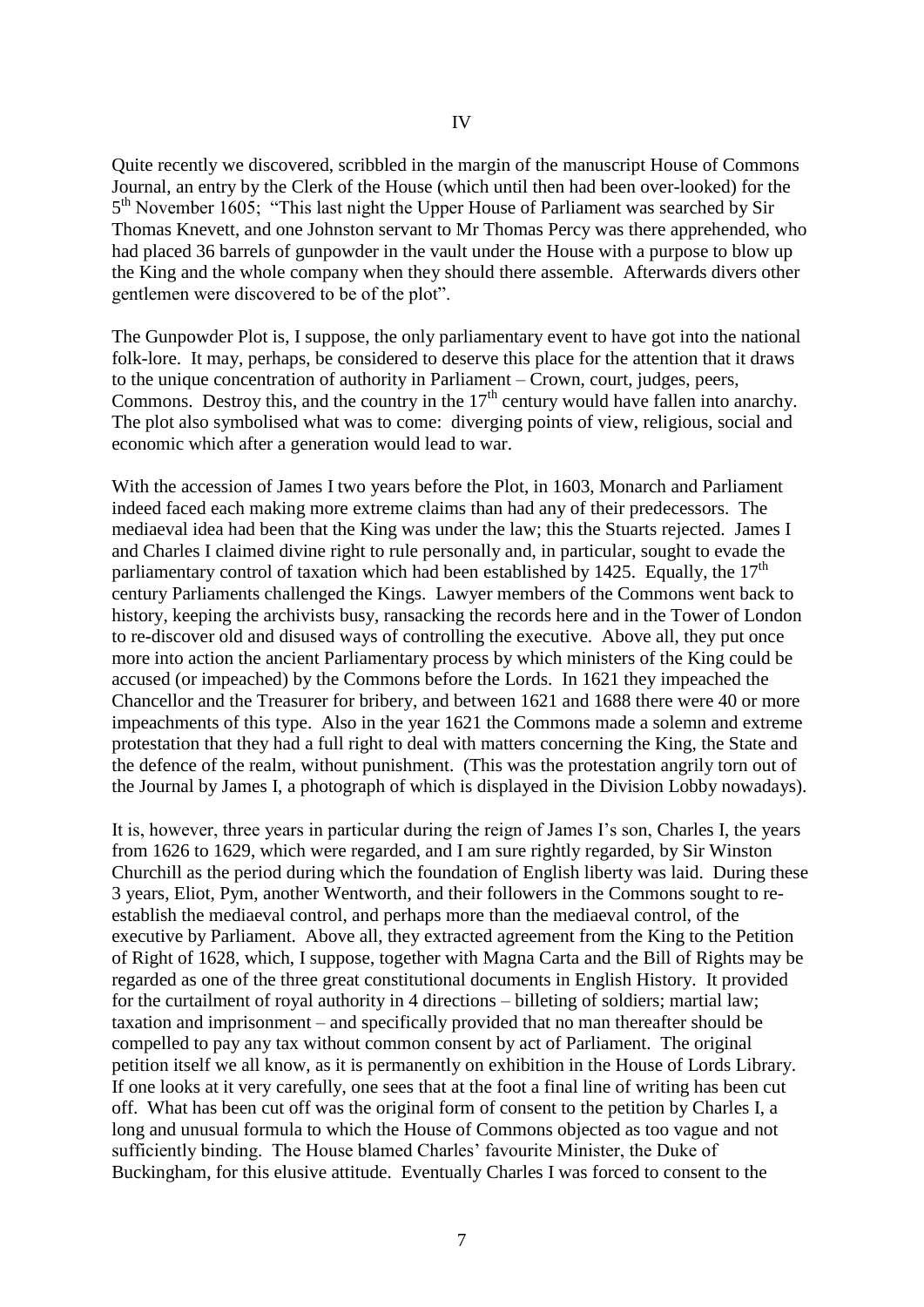Petition of Right more effectively, and the Clerk wrote at the head of the Petition a more binding formula: "*soit droit fait comme est desiré*" (let right be done as is desired).

The Petition of Right was granted in the summer of 1628. When Parliament met again in January 1629 Members were disturbed by religious questions still, and also by Charles I"s attempt – in spite of the Petition of Right – to levy poundage and tonnage. The King ordered the Speaker to adjourn the Commons. This the Speaker attempted to do and began to leave the chair, but two strong young Members, Holles and Valentine, held him down while other Members denounced him with so much energy that he shed "an abundance of tears". The King sent for the Sergeant at Arms to bring away the Mace, but the House dismissed him without it. Soon after, Black Rod was heard knocking at the door with a message from the King – who had in the meantime sent for his guard to break into the House. Thereupon, Holles put to the vote 3 resolutions, which were carried by acclamation, condemning popery, condemning subsidies of tonnage and poundage not granted by Parliament, and asserting that anyone who paid should be reputed a "betrayer of the liberties of England". Then, on March 10<sup>th</sup>, 1629 the King dissolved Parliament, "The most gloomy, sad miserable day for England that happened in 500 years last past" as was said at the time, and the result of this "head-on collision" of the Commons and the Monarch was Charles I"s period of rule without a Parliament for 11 years, the longest time since 1265 that the country had been without a Parliament.

At length in 1640 the needs of war with Scotland caused Charles I to summon a Parliament once more. Further resistance in the Parliaments then assembled led to his attempt to arrest the five Members in 1642, an event entirely without precedent. The Clerk's entry in the Journal breaks off "as if the excitement of the scene had paralysed the clerks at work". This time, unlike similar occasions under Elizabeth I, the Commons and their Speaker supported their own Members and allowed them to flee from the King. It was said at the time that as a result of the attempted arrest of the 5 Members, "The obedience of his Majesty"s subjects hath been poisoned". In the same year civil war broke out, which eventually led to Charles I"s execution 1649, and, to what at first sight was the striking triumph of the House of Commons. With none of the three Parliaments that sat between then and 1659, however, was Cromwell able to work successfully – he dismissed the Rump Parliament in 1653 with the words "I will put an end to your prating … What shall we do with this Bauble … take it away"; and this represents his ultimate attitude towards all his Parliaments. The Bauble, incidentally, (the Mace), never re-appeared and the present Mace was newly made in 1660. From a Parliamentary point of view, therefore, it cannot be claimed that the Commonwealth was very much more satisfactory then the regime it replaced. The Speaker of the House summed it all up as follows in 1661 when the Commons attended the restored King, Charles II, in full Parliament: "the House of Commons was first garbled, and then turned out of Doors". In fact, no way had been worked out by which parliament could exercise sovereignty in detail in place of a King. Cromwell came to assume greater and greater authority, becoming a quasi-king. Executing the King had not been the answer to the problems of power in the  $17<sup>th</sup>$  century. Neither, it appeared to the country, was the rule of a Protector.

In 1660 the country therefore returned to hereditary monarchy, but exactly the same difficulties arose as in the first half of the century. Two kings in succession, Charles II and James II, each sought once more to avoid Parliamentary control of taxation and legislation. The real answer and the final answer to the problem of power came in 1689, the greatest single date in Parliamentary History. 1689 is perhaps best represented for us in E. M. Ward"s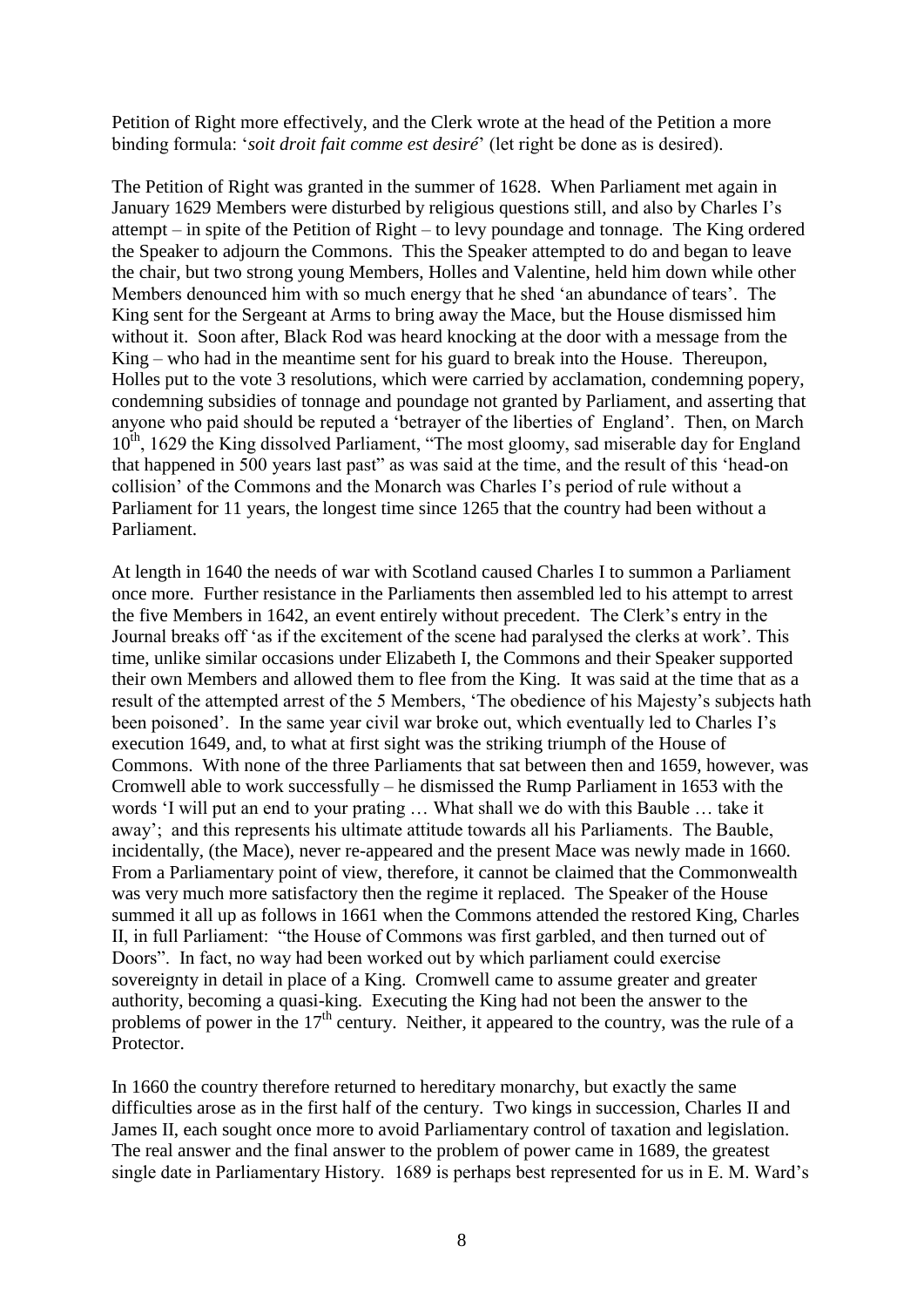picture in the Commons corridor. There is no scene of bloodshed or revolution, but a piece of outwardly obsequious ceremony in a royal Palace. There you will see the deputy Clerk of the Parliaments presenting in the Palace of Whitehall a document to the two chosen by Parliament to rule: the Prince and Princess of Orange. The document is the Parliamentary Declaration of Rights and it is on display tonight. There is an enormous ink blot on the first page of the manuscript, symbolic of the confusion and stress of debate during its passage through the Lords. By the terms of this Declaration the Crown was offered to the Prince and Princess of Orange on condition that the laws of parliament were not suspended, or dispensed with, by them. The ancient hereditary monarchy of England thus became a parliamentary monarchy within the gift of Parliament. The same day, Parliament proclaimed the new King and Queen. Their title to the Throne and that of subsequent monarchs was to rest on the Bills of Rights of 1689, and on later actions of Parliament regulating the succession. The balance had been tipped. Parliament had become the sovereign law maker and was to share increasingly in the making of policy and in the composition of the King"s Ministries. The third of the epochs of Parliamentary history, that of crisis and civil war, ends in 1689 with the enthronement of Parliament.

V

With this great triumph and shift of power behind it, Parliament then passed into the fourth of the periods of its history, that from 1689 and 1832, a period once more of relative quiet and of consolidation of powers, and perhaps as a consequence, the classic period of oratory and debate. These debates took place, of course, in what after a  $19<sup>th</sup>$  century re-building is now St. Stephen"s Hall. The over-large statues now surrounding its walls remind us of the great figures of this age. Perhaps the most politically significant of them is that of Sir Robert Walpole, who controlled the executive government for 21 years from a place in the Commons, and only resigned in 1752 when he lost support there. Walpole said "When I speak here as a minister I speak as possessing my powers from his Majesty, but as being very answerable to his House for the exercise of these powers'. This responsibility of a minister to the Commons became generally recognised in the course of the  $18<sup>th</sup>$  century, making even so unlikely a person as Lord North to say, in 1779, "Whenever the majority of the House shall disapprove of a minster's conduct, he must give way'. But if St. Stephen's Hall had a memory it might recall the oratory neither of Walpole nor of North, but rather that of the elder Pitt, whose figure, voice, gesture and language, combined to put him in a class by himself, or the oratory of Edmund Burke with his many eloquent speeches against the Slave Trade, and against corruption in India, or those of Charles James Fox, the advocate of Roman Catholic Emancipation, of internal reform, and, incidentally, the orator who opened the impeachment of Warren Hastings with a speech of 5 hours" duration. But no one, understandably, can recall today the speeches of one of the greatest of its members – Edmund Gibbon, the historian – for they were never delivered. He sat in the Commons for 9 years – but sat there mute; towards the end he confessed "It is more tremendous than I imagined; the great speakers fill me with despair, the bad ones with terror".

Behind the oratory of the  $18<sup>th</sup>$  century lay the realities of Parliamentary power, and, in particular, the steady building up of control by the Commons over the day to day administration of the King's government. The  $18<sup>th</sup>$  century witnessed the complete establishment of the Commons" detailed financial control and as a result the ability of the House to supervise the whole field of executive government. And in exercising this supervision each individual member, unless like Gibbon he was mute with terror, was able to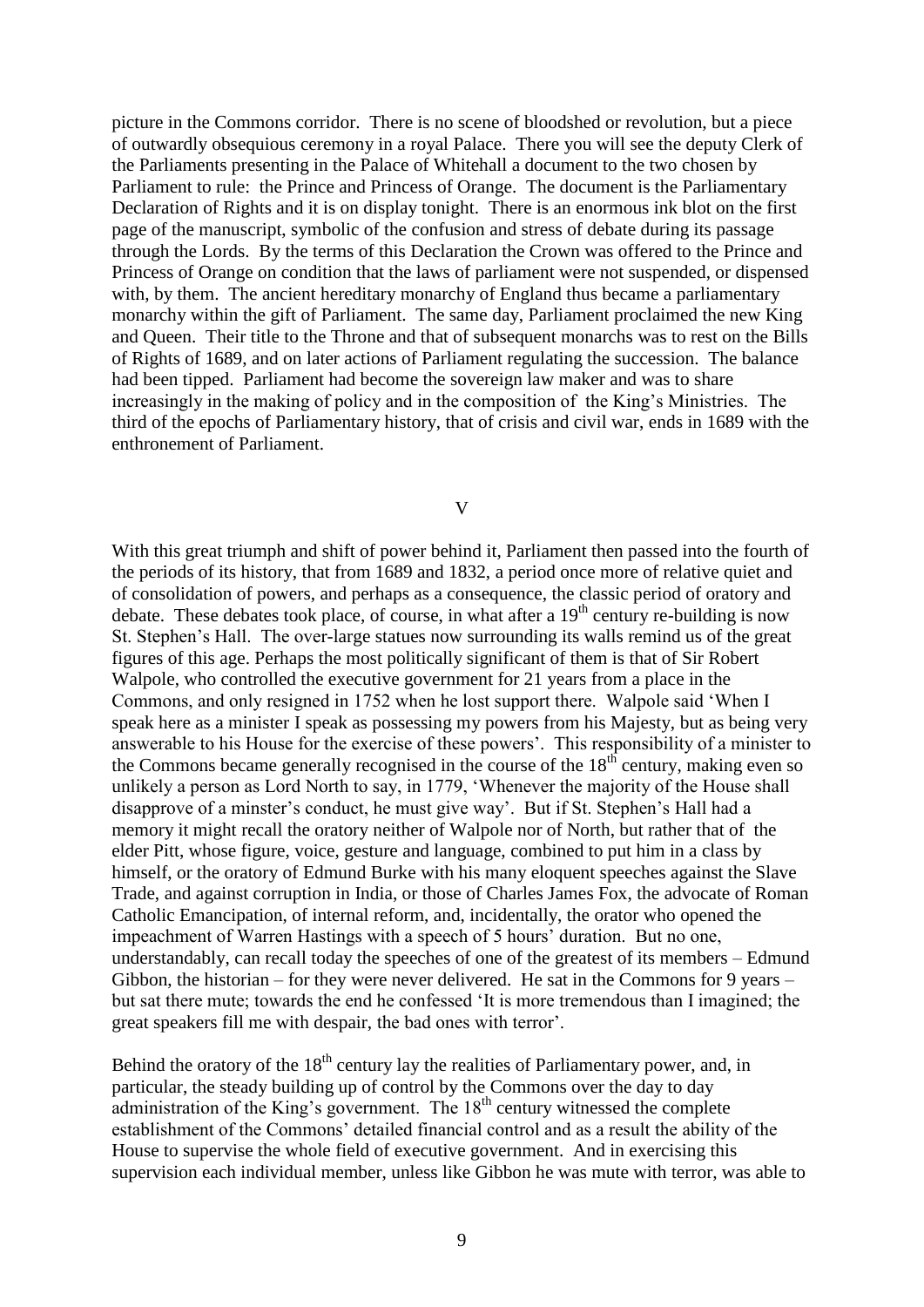play a part. The 33 years tenure of the Speaker"s Chair by Arthur Onslow from 1727 to 1761 helped to establish rules of procedure (later collected and edited by the Clerk of the House, John Hatsell). These, as Onslow hoped, "operated as a check and control on the actions of ministers; and ... a shelter and protection to the minority against the attempts of power'.

Yet all was not well with Parliament. The Parliament of the  $18<sup>th</sup>$  century was clearly sovereign for the first time in England history, but it was inadequately representative, in fact, it was less representative than had been many mediaeval Parliaments. Members of the Commons at this time were elected by only about 5% of the adults of this country. We all know of the constituencies once teeming with population which, over the centuries, had shrunk to small villages, or even as in the case of Old Sarum, to a number of fields without a building, or of the constituency of Gatton, which had 6 electors whose votes could easily be bought. Much of the mediaeval system of representation had thus decayed into a series of rotten and pocket boroughs, whilst towns such as Manchester, Leeds and Birmingham had grown up or expanded without separate representatives. Moreover, whilst in the counties there was a uniform qualification of voting, or franchise, the 40 shilling freehold the far greater number of borough members of Parliament were elected on no rational system at all. In some boroughs, every resident might have a vote; in all too many boroughs, only the small oligarchy on the town council could vote. The outcome was that in the  $18^{th}$  and early  $19^{th}$ century, there was widespread buying of votes and predominant influence of the landed and propertied gentry. This made it unlikely that even the 5% of the population I have mentioned was properly represented in the House of Commons.

From 1762 onwards constant attempts were made to reform, attempts which failed partly because of the inevitable distraction of attention to the American War of Independence and to the wars with France. Eventually, however, in 1832 Grey"s Reform Bill passed into law, with the result we all know; representation transferred from rotten boroughs to new towns; a uniform franchise for boroughs, of £10 householders; and a wider franchise in the counties. This Reform Act of 1832 is widely and deservedly famous – the original Act is on show here tonight – but its character needs more careful consideration.

The immediate achievements of the Act were not very striking. The Act provided only a limited increase in the number of electors, the numbers of those entitled to vote only increasing from ½ million to ¾ million. The Reform Act had indeed been expressly supported by men whose outlook was anti-democratic, and who felt that this Act would prevent more thorough reform and would be a lasting settlement of discontent.

No; the real importance of the 1832 Reform Act was not who had the vote, but which part of Parliament was predominant. The Act was obtained by a majority in the House of Commons against the initial will both of the majority in the House of Lords and also of the Monarch himself, but with support from the majority of the electorate in a general election. This saw the beginning, in other words, of a re-arrangement of power between the 3 factors, King, Lords, Commons, who compose Parliament: In the last resort, when there was conflict, the Commons, if supported by the electorate, prevailed.

1832 opens in these various ways a new era in the internal life of Parliament. It introduces, in fact, the last of the five epochs with which I have to deal today, a period of frequent and significant change lasting from 1832 into the present century.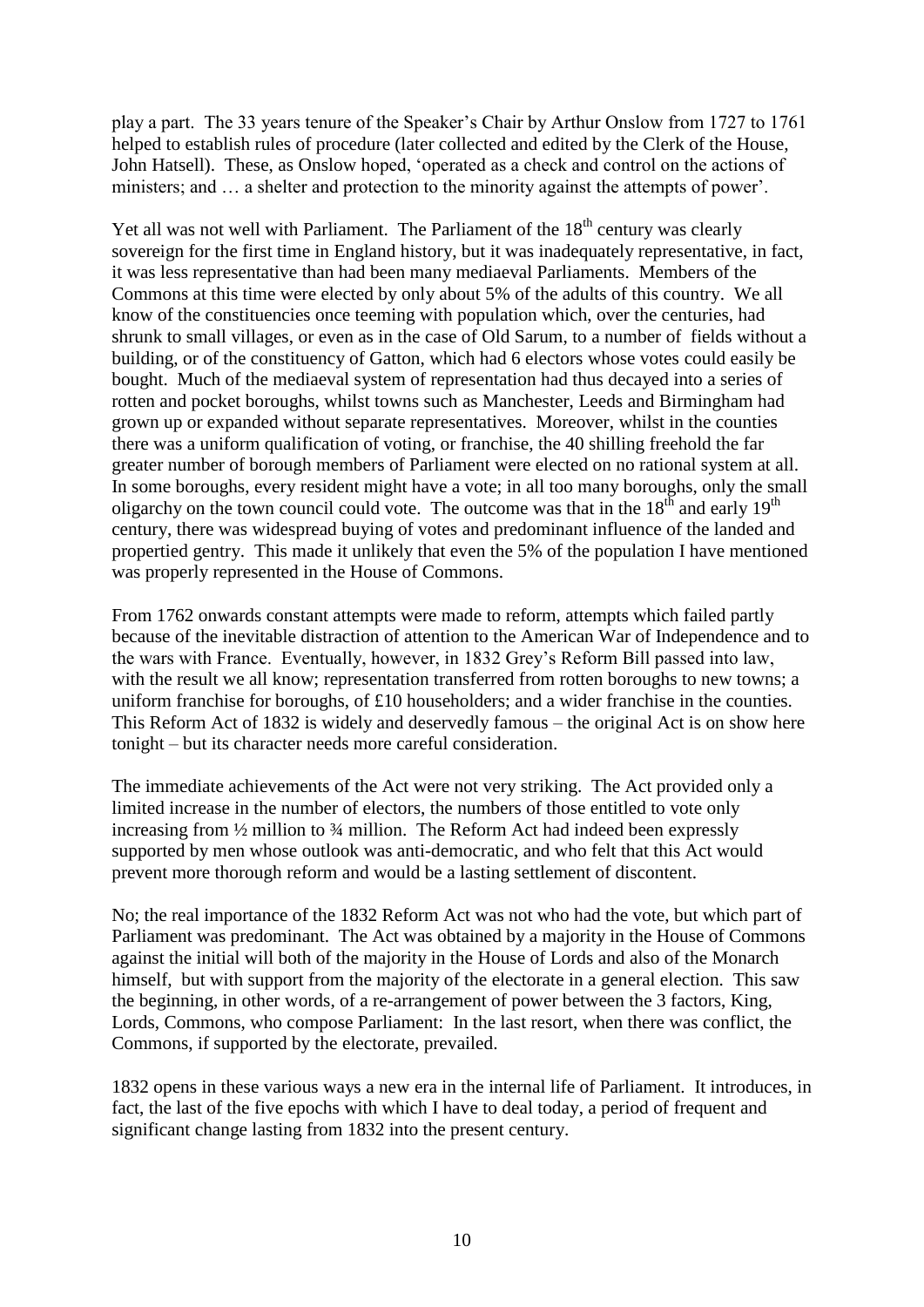The evolution of Parliament from 1832 onwards has been two-fold. It has been external, that is, affecting the electorate at large, and it has been internal, concerning the way in which Parliament is organised and the way it does its job. First, the external development. The year 1832 had enlarged the electorate from half a million to three quarters of a million of the population, though this was still, as I have suggested, an unsubstantial fraction of the whole. By 1867 1¼ million qualified for the vote. The Reform Act of that year by which Disraeli

"dished the Whigs" enlarged the electorate from  $1/4$  million to 2  $/4$  million, giving the vote to artisans and smallholders. By 1884 3 million people had the vote, and the Reform Act of that year, entitling every male adult householder to the franchise, increased the numbers to 5 million. The Act of 1872 providing for a secret ballot had, moreover, done away with the main possibility of corruption. Still, however, these 5 million voters in 1884 were less than 30% of the adult population.

The movement towards democracy was a slow and uncertain progress. Firstly, women had no vote, and so far as the Victorians were concerned, were not likely to get it. One of the relatively few petitions to the House of Lords which has survived for this period is a pitiful *cri de coeur* from the mistresses of Dulwich High School, of 1884, complaining that the new franchise bill would add 2 million of "the less educated sections of the community" to the electorate, whilst it continued to exclude educated and intelligent women, "who are heads of households", such as the schoolmistresses of Dulwich High School. No attention to the schoolmistresses" petition was made, however. Within a few years a woman registrar of births and deaths at Rusholme, Mrs. Emmeline Pankhurst, was to take up this cause of female suffrage but, for a generation, without success.

Secondly, the Victorian system of franchise itself was full of technicalities and complications. These included a time period required for registration, and stringent clauses about successive occupation, which effectively took the vote away from about 1 million citizens. There were, moreover, 7 ways in which a man could quality for the vote, and every election witnessed the spectacle of the plural voter hastening round the countryside to record his parcel of votes. One such elector might, perhaps, own 20 small stables in 20 constituencies, and as a result exercise 20 votes.

Historians such as Kitson Clark and Asa Briggs are therefore rightly reminding us today of the extent to which democracy has been the achievement not of the  $19<sup>th</sup>$  but of the  $20<sup>th</sup>$ century. The achievement of democracy in fact came in the wake of the first World War. The Reform Act of 1918 gave the vote to every male adult, and also to women over 30, and the Act of 1928 extended it to women between the ages of 21 and 30. In 1918 plural voting was limited to a maximum of 2 votes, and it finally disappeared in 1948. So this long sequence of reforms beginning in 1832 and only ending in 1948 brought to its democratic conclusion a system of representation first used in about 1190. We have now got to the final stage, of one man, or one woman, one vote. The only outstanding question indeed is, at what age does a man or woman become adult and thus earn the vote.

These changes stemming from 1832 affected the external relations of Parliament with the electorate. The internal development of Parliament during this last period of change also stemmed from the 1832 Reform Act. 1832, besides giving the vote to more people, as we have seen, produced a new balance of power within Parliament. When the Upper and the Lower House conflicted (as they did in 1832) and a general election supported the Lower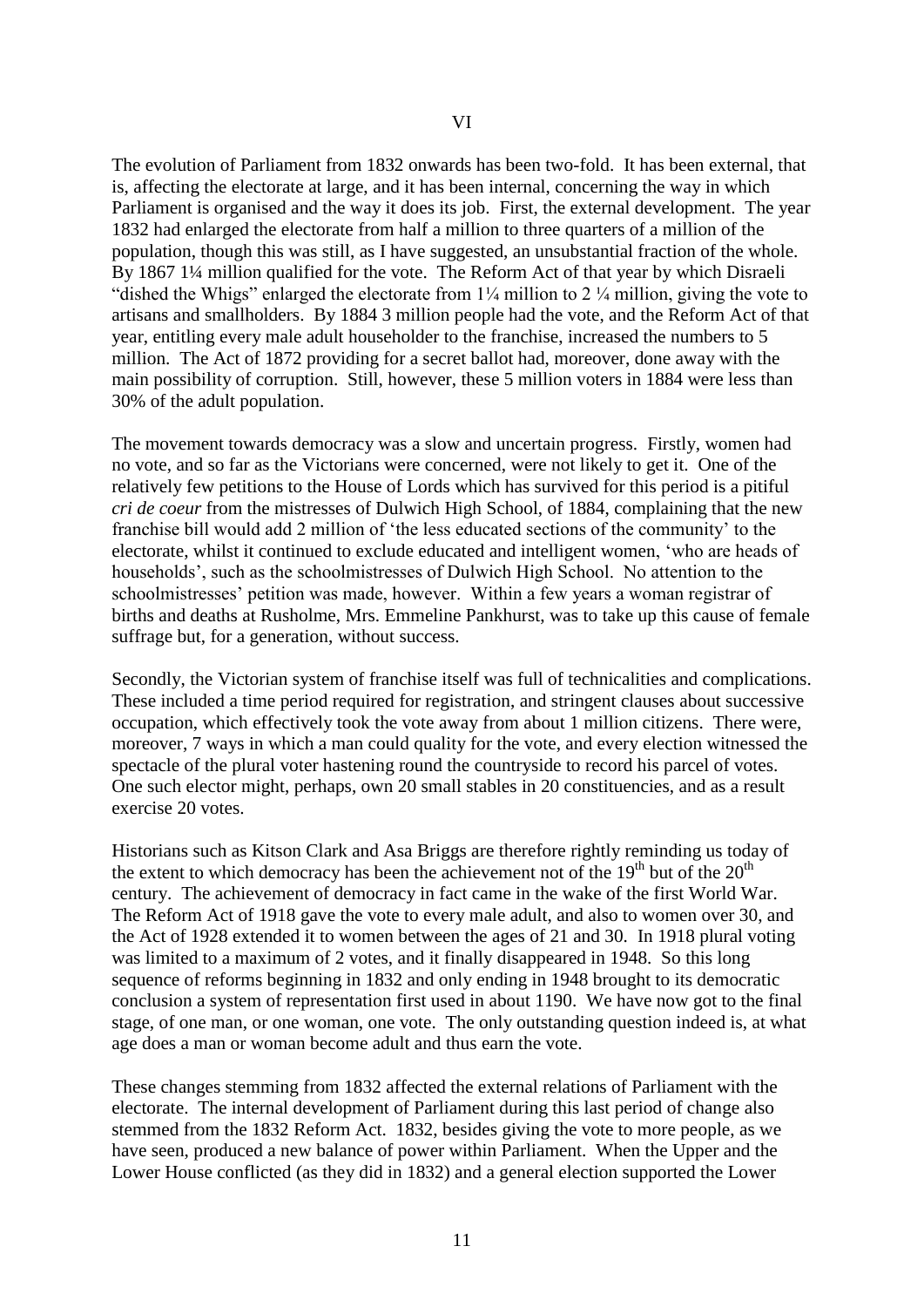House, the Upper House yielded, if only after the threat of the creation of additional peerages by the Crown. During much of the Victorian period there was a somewhat unusual truce between the two Houses, perhaps partly caused by the close social relations of the membership of the two Houses, and partly by the generally accepted attitude of "deference" to one"s social betters. Whatever compromise there was, however, began to dissolve in the late Victorian period, and collapsed early in this century when the Lords rejected the Finance Bill in 1909. A sequence of events remarkably similar to that in 1832 finally produced the Parliament Act in 1911. This said that Bills passed by the Commons in 3 successive sessions and rejected by the Lords, still became law and that money bills could neither be rejected or amended by the Lords. The 1949 Parliament Act took this a stage further and restricted the Lords power of delay to one year.

The Upper House has thus clearly become as it is now generally called, "the Second Chamber" within Parliament. This, however, is not quite the whole story. The Upper House is also changing character once more, and perhaps, taking on something of the nature of the groups of Lords who were called to the  $13<sup>th</sup>$  and early  $14<sup>th</sup>$  century Parliaments. The Life Peerages Act of 1958 has enabled the Sovereign to grant baronies for life, and in the 8 years since, some 125 have been created. The Peerage Act of 1963 is enabling those who succeed to a peerage to deliver an irrevocable disclaimer divesting themselves, though not their successors, of the peerage. Only eight have in fact done so, but these two measures have between them clearly limited the hereditary character of the Hose, and have brought its membership a little closer to the position from which it started some 600 years ago.

The domestic history of the Commons in this last epoch of change is impossible to summarise; it is interwoven as perhaps never before with the whole fabric of our national history. The greatest Commoners of Victoria's reign – Peel, Gladstone, Disraeli – are still household names, and the developments of this period are, in a sense, still in movement and not wholly matters of historical judgement. I will confine myself in conclusion to two features only: Parties and Procedure.

The presence of Party organisation at Westminster is now one of the great political facts of life. Yet, although there were Court men and Country men, Cavaliers and Roundheads, Whigs and Tories during the earlier centuries I have been discussing, Sir Lewis Namier has taught us not to regard such groups as parties in the modern sense. The labels of Whig and Tory, in particular were often adopted by, or foisted upon, men who had little in common, and few or no real ties. In 1714 and for many years after, the basic political unit was the group or connexion formed under the personal leadership of a successful politician. Parties as we know them only originated during the later period between 1783 and 1900, and very largely during the second half of this period. Perhaps the two key dates are 1852 and 1857, in which years each of the two largest parties respectively appointed a Principal Agent, to organise elections and attend to election petitions. Party organisation as it then developed between 1860 and 1900 acquired the full equipment of whips, national organisation, local branches and local officers, adequate finance, policy statements and so on. In some ways it provoked public criticism. Yet historians observe the way in which a party system "forced new issues into the open", made for the more speedy and efficient conduct of business within Parliament, and, above all, necessarily involved regular and constant contact between members and the electorate. The percipient Walter Bagehot summed it all up in its early days. 'Party is the essence of the House: bone of its bone, breath of its breath'.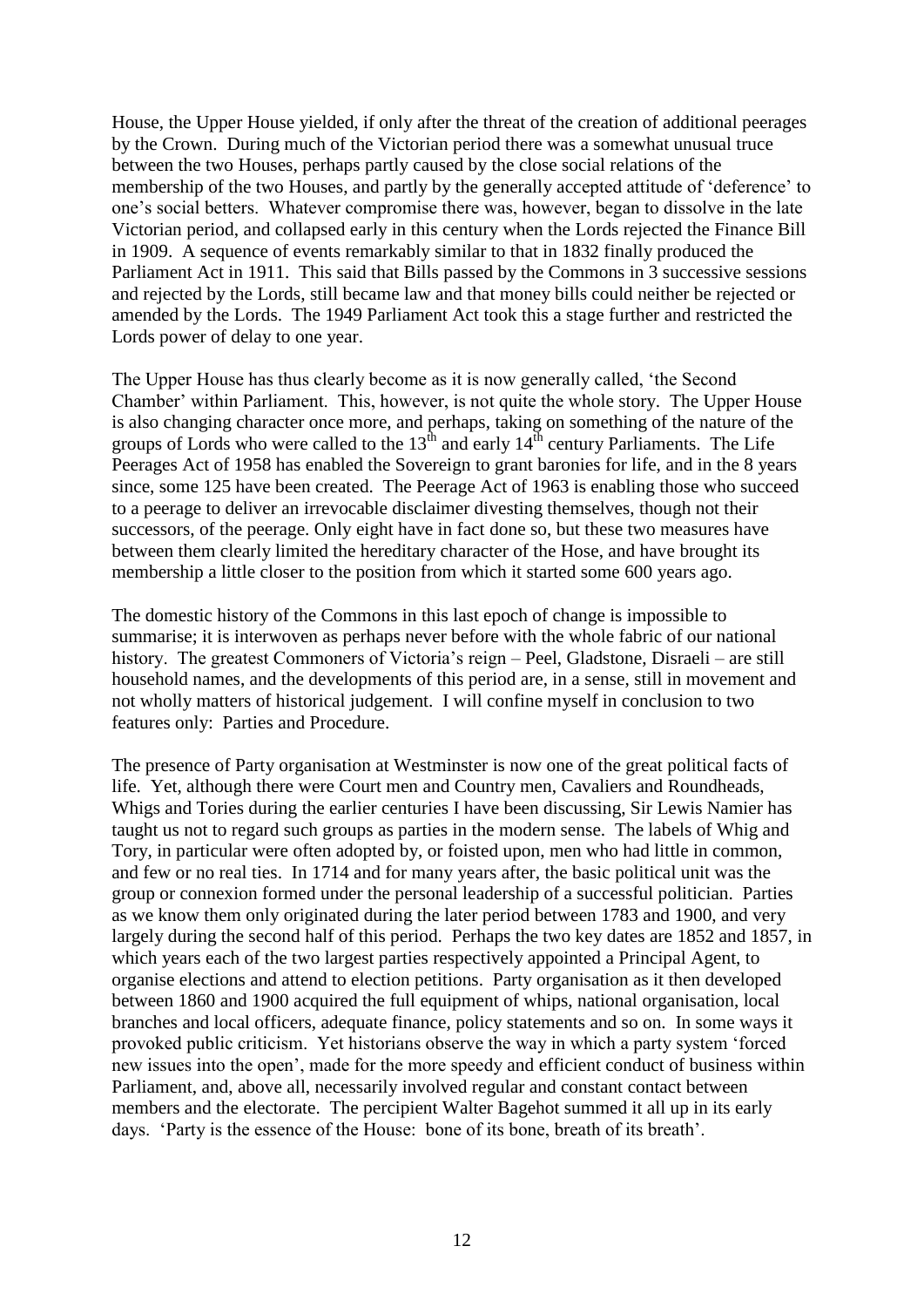Parliament acquired Party in the  $19<sup>th</sup>$  century; it also, for the first time in its life, began to work hard and continuously. There was an enormous expansion in Local Bill work after 1794, reaching its climax in 1845 with some 204 Local and Personal Acts, many of them Railway Acts of great importance and contentiousness, together with 130 Public Acts and 37 Private Acts; 371 new Acts in that single year. Parliamentary questions increased from practically nil in 1800 to 129 in 1847 and 5,155 in 1898 (a third only, however, of today"s total); and the number of Divisions per session increased from 87 at the beginning of the century to 369 at the end. Pressure of business together with obstructive tactics from Irish Nationalists made some sort of procedural reform inevitable, and the 1880s, the days of Speaker Brand and Peel, rival those of Speaker Onslow as a formative period. Standing committees were increasingly used; adjournment motions could only be moved, from then on, under narrowly restricted circumstances; the hour of rising was fixed; and the devices of the Closure and Guillotine, from 1882, and of the Kangaroo closure from 1909, speeded the conduct of affairs; even if they limited powers of opposition in a way Speaker Onslow would not have liked. In total they struck a new balance between the needs of government and opposition in days when parliament was handling and is today handling business on a scale undreamed of in the  $18<sup>th</sup>$  century.

With the reform of procedure we in fact abruptly come up to date. My fifth period in Parliamentary history, that of change and development, opening with the 1832 act, is (who could doubt it) still with us, not least in this very field of procedure.

#### VII

This evening I have sought to describe stages in the evolution of Parliament; each significant, each with its own achievement. In the first, the mediaeval, Parliament became an association of two Houses under the Crown, with ultimate control of taxation and legislation; under the Tudors, Parliament acquired organised staff, accommodation and procedure, at least in outline, as we know them today; in the  $17<sup>th</sup>$  century came the moment of truth – the decision about the real nature of Parliament – that it must in the last resort be sovereign; in the  $18<sup>th</sup>$ century Parliament gradually learned how to express that sovereignty in detailed control of most aspects of government; and finally in the  $19<sup>th</sup>$  century and still more in the  $20<sup>th</sup>$  century, this sovereignty both practical and effective, was firmly established on the basis of the votes of the whole adult population.

Throughout this period of 700 years, whether inadequately representative or fully representative, Parliament the institution has always been very near to the centre of national life, and I conclude with the impartial judgement of an eminent constitutional historian of this generation; "There is a prestige attached to the House of Commons. It is the focus of attention when stirring events are on foot, and the place to which the ordinary individual looks when he thinks something ought to be done about his particular grievance. After 700 years the House of Commons still is the communities, the local communities of the realm, gathered together, and neither here or elsewhere in the world has there been found a more continuously effective method of government".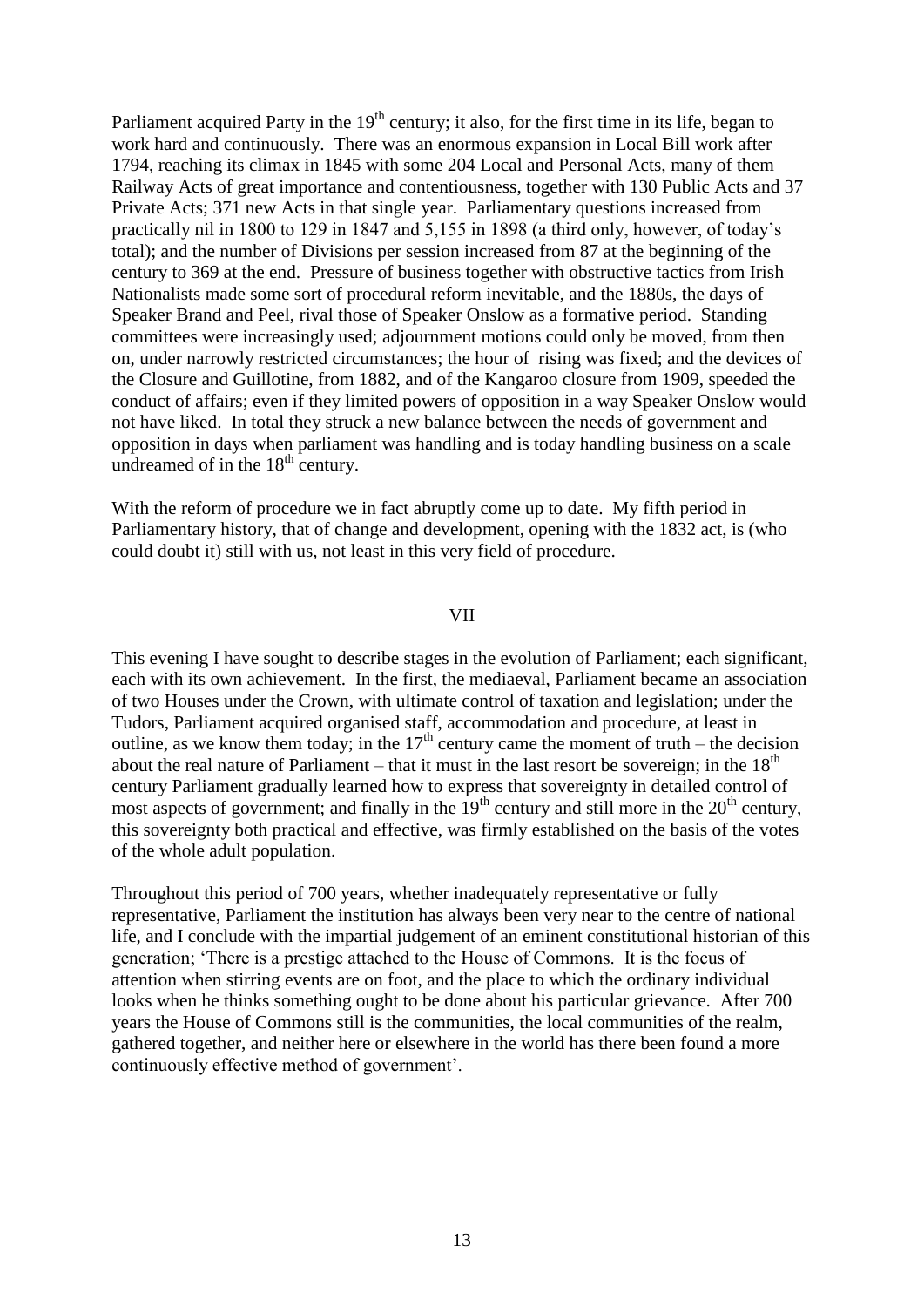# **The Evolution of Parliamentary Procedure**

Last week I suggested that there was an observable rhythm in the evolution of Parliament: that over 7 centuries it had developed in accordance with a certain interior logic of its own; and that a vital part of this logic was the idea of representation, first to be seen in the gatherings of villagers at the shire moots of the  $8<sup>th</sup>$  and  $9<sup>th</sup>$  centuries. Representation, with its implication of democratic government, is indeed a dynamic and active element in the life of Parliament; but there is another, often considered the opposite, the force of tradition and precedent. Tonight in considering the growth of procedure in the two Houses, I would like to attempt some estimate of the nature of this second factor in the life of Parliament. In order to do this I shall discuss (though in outline only) the main elements in the work of Parliament: legislation, adjudication, debate and question time.

I

My starting point chooses itself, for its seems today obvious that Parliament exists to make laws. Some historians tell us, indeed correctly, that originally this was not so; and other writers suggest that reading bills is no longer the most valuable part of Parliament's work; but it is undoubtedly a vital constituent of the sessional time-table; and the outcome, the Act of Parliament, is still a final determinant of national life.

The general picture of legislative procedure may quickly be summarised. A Member or Members introduce into one House or the other a complete text of a measure which it is desired to make law. This has 3 readings in each House; it is usually considered in Committee after  $2<sup>nd</sup>$  reading and a Report is made by the Committee to the House. Amendments accepted in one House are submitted to the other; and, except under Parliament Act procedure, the bills need to pass both Houses, before becoming law by a ceremony of Royal Assent.

The first stage in the establishment of this traditional bill procedure may seem perhaps an obscure and remote affair; but it was of vital importance in the assertion of Parliament"s authority. Initially, let us say in the  $13<sup>th</sup>$  century, there were no bills in our sense of the word, that is, embryo acts, but only petitions that such and such a thing be done. After discussion in Parliament, the King gave some sort of assent or dissent to the petition, sometimes couched in words which have come down the centuries to us today, such as "Le Roi le veult". If the response were indeed favourable and the petition appropriate for a statute, Judges and other servants of the Crown were told to draw up the text of a statute that would give expression to the royal will. For two centuries therefore the law itself was usually, in some sense, made by the government, and not by Parliament. Then, the Commons objected In the reign of Henry V, in the first petition which has survived in English (and not in French) the Commons asked that from then onwards, when they petitioned for something, no Law should be made, 'neither by additions or diminutions, by no manner of term or terms' (the Commons, you see, were emphatic and wanted to leave the King no loophole) which would change the sense and intent asked by the Speaker"s mouth, or by the petition they had passed. King Henry V returned a vague answer to this, but between 1461 and 1509 what the Commons asked for came into being. Thus after some 2 centuries the Crown handed over to Parliament one of its most powerful rights, that of framing the exact and detailed terms of each law passed in Parliament. The conflict under the Stuarts would have been very much more uncertain in its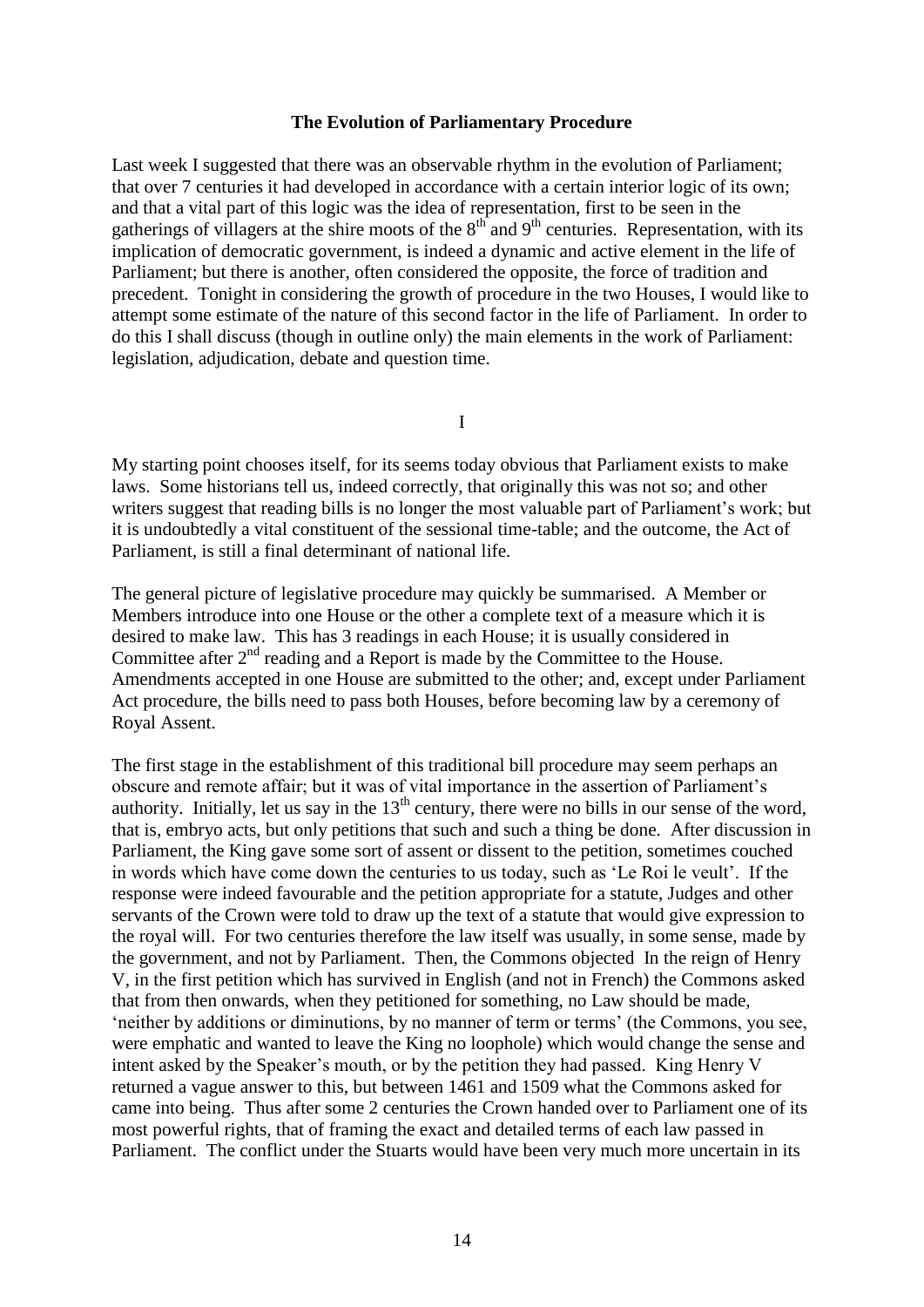outcome if the precedent had not been set in the late  $15<sup>th</sup>$  century that Parliament should not only make the law, but should compose its exact text.

Today the passing of a bill entails 3 "readings" of this text. For centuries, of course, certainly well into Elizabethan and Stuart times, the reading of the bill was literally a reading aloud. Sir John Neale tells us of a reading of the text of a subsidy bill in 1585 which occupied almost two hours, and he says "Very tedious these mornings would have seemed to us … especially when not enlivened by much debate; and even hardy Elizabethans, for whom time flowed more serenely, and prolonged listening was second nature, felt the tedium. They had no smoking room, no library, no room at all to which to retire and yet be on call. Inevitably, the man who bore the full drudgery of it all was the Speaker. He had no deputy, and sat in his chair six days in the week'.

The reading-over was done by the clerk, and when he had finished, the speaker taking the bill in one hand and his cap in the other, said "You have heard the bill, the contents whereof be these". And it was then the Speaker"s duty to summarise the bill in order to help members fix the details in their minds. Some of the Speaker"s paper summaries, breviates or briefs as we call them, survive amongst the Parliamentary records from 1593-1714, and you may have seen one on display here. It became customary only towards the end of the  $17<sup>th</sup>$  century for printed copies to be made of the bill. Then, both the habit of reading over the text, and, of preparing and reading out a brief, came to an end, but each practice has left its memorial in present day procedure. We still speak of the "readings" of bills, and when a new bill is first printed there may appear at the head of it a section of "explanatory memoranda" which does for the present generation very much what the Speaker"s brief did in Elizabethan days.

We are used to there being 3 readings and 3 readings only of each bill in each House. The use of 3 readings is known to have occurred during the  $15<sup>th</sup>$  century, although in the  $16<sup>th</sup>$ century (when the Journals give us more exact information about what happened) we find that in the House of Commons between 1547 and 1558 there were instances of 4, 5 or 6 readings, and of sending the bill to a Committee on any reading. During the reign of Elizabeth, 3 readings became established in both Houses. Sir Thomas Smith, the Elizabethan commentator on procedure, says quite explicitly: "All bills be thrice, in 3 diverse days, read and disputed upon, before they come to the question". He adds that "the dispute must not include any reviling or nipping words; for then all the House will cry "it is against the order"". These 3 readings, of course, represent, very fairly, 3 necessary stages in legislation: the introduction of a bill; the discussion of its general character; and the approval of its detailed and complete text.

The approval of the complete text of a bill which comes finally on the third reading must at some stage involve a clause by clause and line by line scrutiny of the bill. The value of the committee stage in which this is usually undertaken is nowadays generally appreciated. The fewer members and their right in Committee to speak more than once make for freer debate, and, incidentally, Parliamentary time is saved, in that since 1833 committees have been able to sit at the same time as the House.

A limited use of committees stretches back to the early days of parliament, perhaps back to 1340. Parliamentary committees, however, seemed to have been an unusual and occasional means of carrying on business. Sir John Neale describes committees under Elizabeth as being chosen only to consider amendments which had been already proposed. In other words, until about 1558, most bills were not sent to committee. Then the practice began to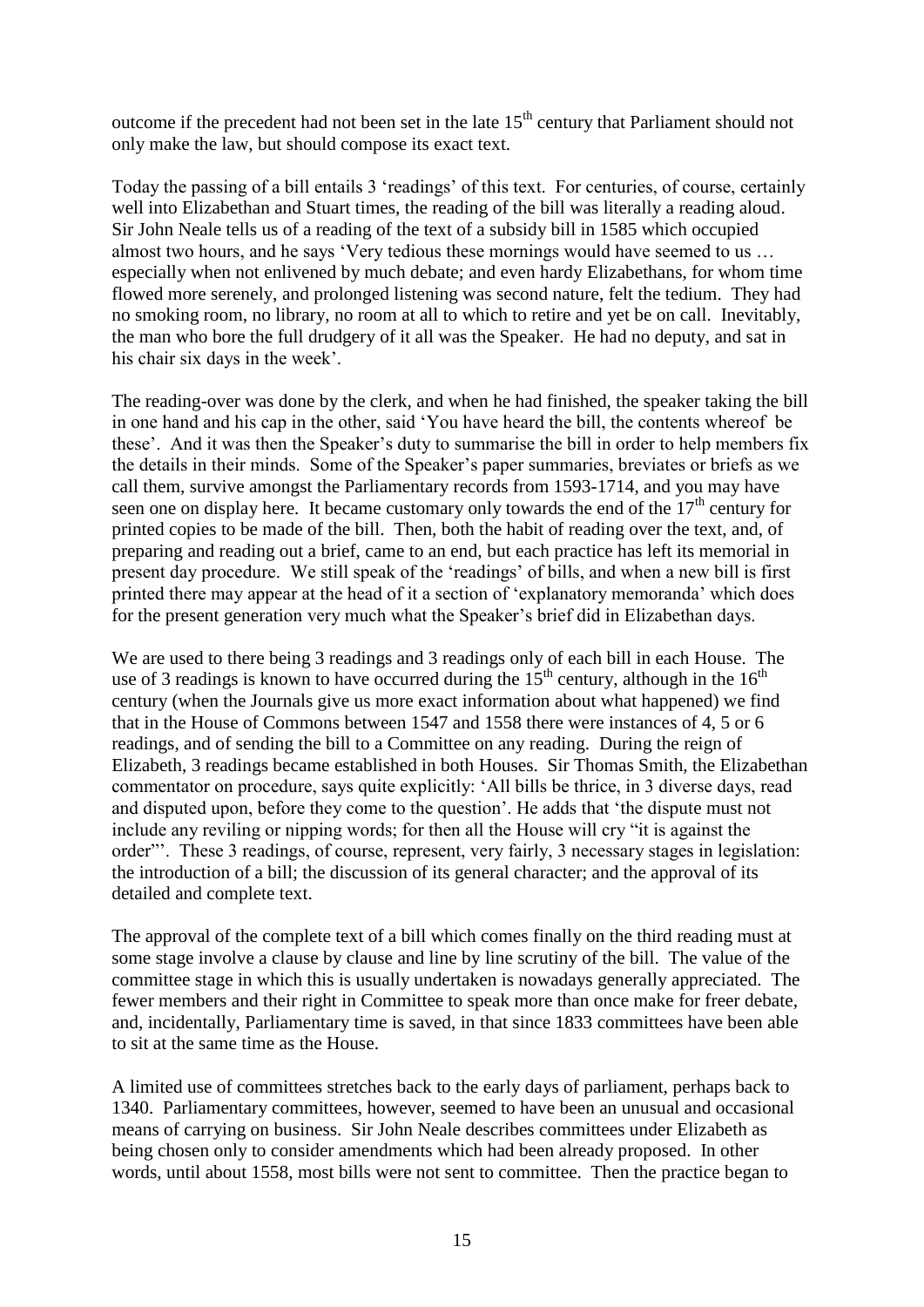spread. The Speaker noticed in 1585 that individual members did not always welcome this. He said then when men were called to sit on committees "you think to please them, but they give you no thanks for your labour, for they are unwilling". By 1600, however, practically every bill is being committed, and the committees themselves were increasing in size from 10 or so to 40, 50 or 60.

At about the same time, the House stumbled on a valuable new piece of procedure. In 1593 a large committee, presumably for convenience, had not retired to the outer room but had actually sat in the House, that is in St. Stephen"s itself. Then on 11 March 1607 the first true Committee of the Whole House of Commons sat, a committee being nominated at which "any of the House to be present, and every man present to have a voice as a committee". By 1614 the Commons went into such a committee on the least occasion, and Committees of the Whole House became daily occurrences.

The general increase in the use of committees, and in particular the use of committees of the Whole House, were of great political importance. It was one of the ways by which the Commons won an initiative as against the Crown and against the Crown"s nominees, that is, against the Speaker of the House and the Privy Councillors. Whilst the House itself was dominated by the Speaker and the Privy Councillors, who sat in a tight group together at one end of St. Stephen"s, the Committees were never presided over by the Speaker – and under James I did not include many Privy Councillors. Committees therefore became, inevitably, important centres of anti-monarchical opinion; and were established as a vital element in Commons procedure. It should be added that Parliamentary Committees are not merely legislative, but are also used to enquire into general matters of public policy although, in the course of the last 100 years, they have been to some extent replaced by the use of Royal Commissioners and departmental enquiries. Today, the further extension of the Committee system is widely advocated, firstly to speed Public Bills by having committees for second reading debates; and secondly to enable Parliament, through the agency of specialised committees of the Commission, to increase its influence over the actions of the executive. This second purpose, most recently argued by David Coombes in his book The Member of Parliament and the Administration, thus returns to the original character of the Parliamentary committee as, in part, a device for gaining the initiative against the government.

From Committees, bills return to the House, and after they have had their third reading in both Houses, then await the Royal Response. It was by no means certain through most centuries of Parliamentary history that this royal reply would be favourable. The historic method of refusing was that the King said he would take advice about the bill, "*le roi s'avisera'*. This formula was spoken quite often. The last occasion on which it was used was when in 1707 Queen Anne refused to agree to a Scottish Militia Bill. (the constitutionally significant document containing this last use of "*la reyne s'avisera*" is displayed tonight). Whether the royal reply was favourable or unfavourable, however, it was customary for it to be given in the actual physical presence of the monarch himself. It is said that King Henry VI was even brought by his nurse as a babe in arms to assent personally to a bill. This practice of royal attendance at the last stage in the making of a law continued uninterrupted until the year 1542. In that year a bill was prepared and passed for the attainder of Henry VIII"s fifth wife, Queen Catherine Howard. This was in the days when the texts of bills were read aloud not only at the 3 main stages of legislation, but also at royal assent . The Lord Chancellor in 1542 told Parliament that a new method was to be adopted for the Attainder bill. King Henry would not be attending on this occasion "lest the repetition of so grievous a story, and the recital of so infamous a crime, in the King's presence, might re-open a wound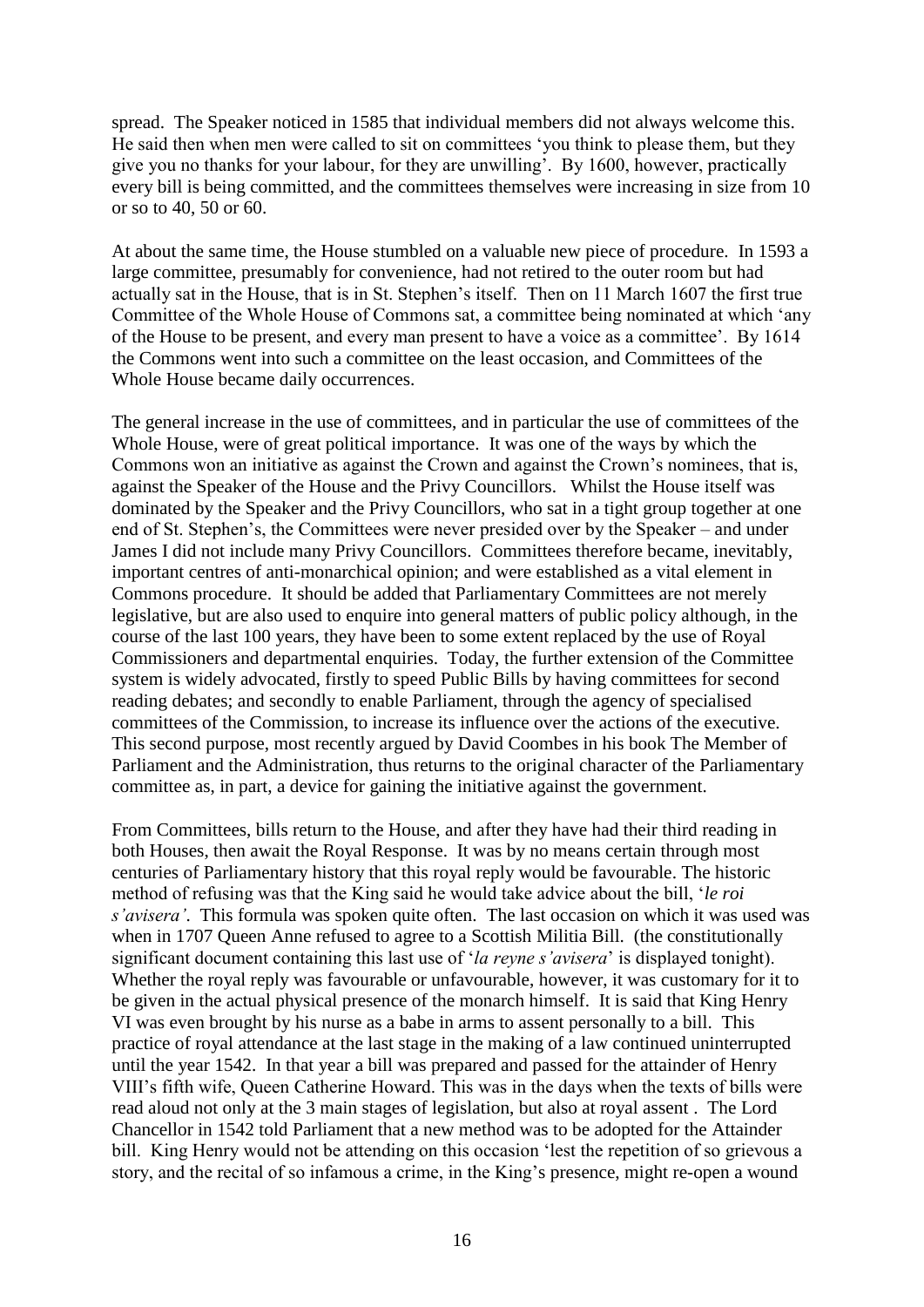already closing in the royal bosom". Instead, therefore , a number of peers were appointed by royal commission, to give the King's assent to the bill, and this royal commission, signed by Henry VIII and bearing the waxen Great Seal hanging from it, can be seen here. It represents the first use of a device to save, not so much the royal feelings, as the royal time, which was increasingly used by the sovereigns, until under Queen Victoria in the years after 1854 it became habitual.

The ceremony of the Assent takes place in the Lords" Chamber, a room more properly called the Parliament Chamber since it is here that Parliament as a whole, Sovereign, Lords and Commons, meets together; and the Commissioners for Assent have always been members of the Upper House. Here then is a specifically Lords, contribution to legislative procedure; are there any others? This is a difficult question to answer. It is a remarkable thing that new stages in procedure often appeared at the same time in each House, and it is not clear to which the credit should be assigned, as when, for instance, the custom of 3 readings became standardised both in Lords and Commons practically at the same time during Elizabeth"s reign.

It is possible, however, that the Lords anticipated the Commons in one of the crucial precedents – that of the whole House going into Committee. This came, as we have seen, in the Commons on 11 March 1607; but it has been pointed out by a recent writer that this had already happened in the Lords, for on 1 December 1606 the Lords went into a Committee of the Whole House and inscribed in their Journals quite explicit reasons for doing so; it was thought, they said, the best and readiest means for speed and it made for liberty: "every one may deliver his mind and meaning upon any point, as occasion may serve"; and it seems that in the Committee of the Whole House Peers in fact spoke out who would not have dared to do so in the House.

Summing up the development of bill procedure in both Houses, it can be said that whilst petitions – that is, the raw material for bills – are part of the aboriginal procedure of Parliament, much of the remaining procedure on bills evolved within the second period of Parliamentary history, between 1425 and 1605; the discussion of a final text instead of a petition; the set number of readings; regular use of varied types of committee; and the method of giving Royal Assent by Commission.

To the Clerk of the Records, may I add, the immediate physical outcome of the business of legislation has been the formation of a sequence of about 60,000 rolls and books, the "Original Acts". Some of these are on display tonight, and you will see that until 1849 each act was handwritten on vellum. A short act perhaps only needed a single piece of vellum six inches in length; but acts got longer and longer, and the clerks sewed skin to skin until they made rolls of incredible length – some of the 18th century rolls are a third of a mile long, probably the longest documents in the world. Some of the Tudor acts bear the signature of the Sovereign, HENRY R, MARYE THE QUENE, and so on, but royal signatures cease after 1603, and the acts are guaranteed as the genuine text simply by the handwritten formula, "Le Roi le veult', or its appropriate variation, written at the top, and by being kept in the care of the Clerk of the Parliaments. There are no seals. Parliament has never possessed a seal of its own, and the Great Seal of the Realm, kept at Westminster in the custody of the Lord Chancellor, is only affixed by him to the Commissions for Royal Assent and similar letters patent.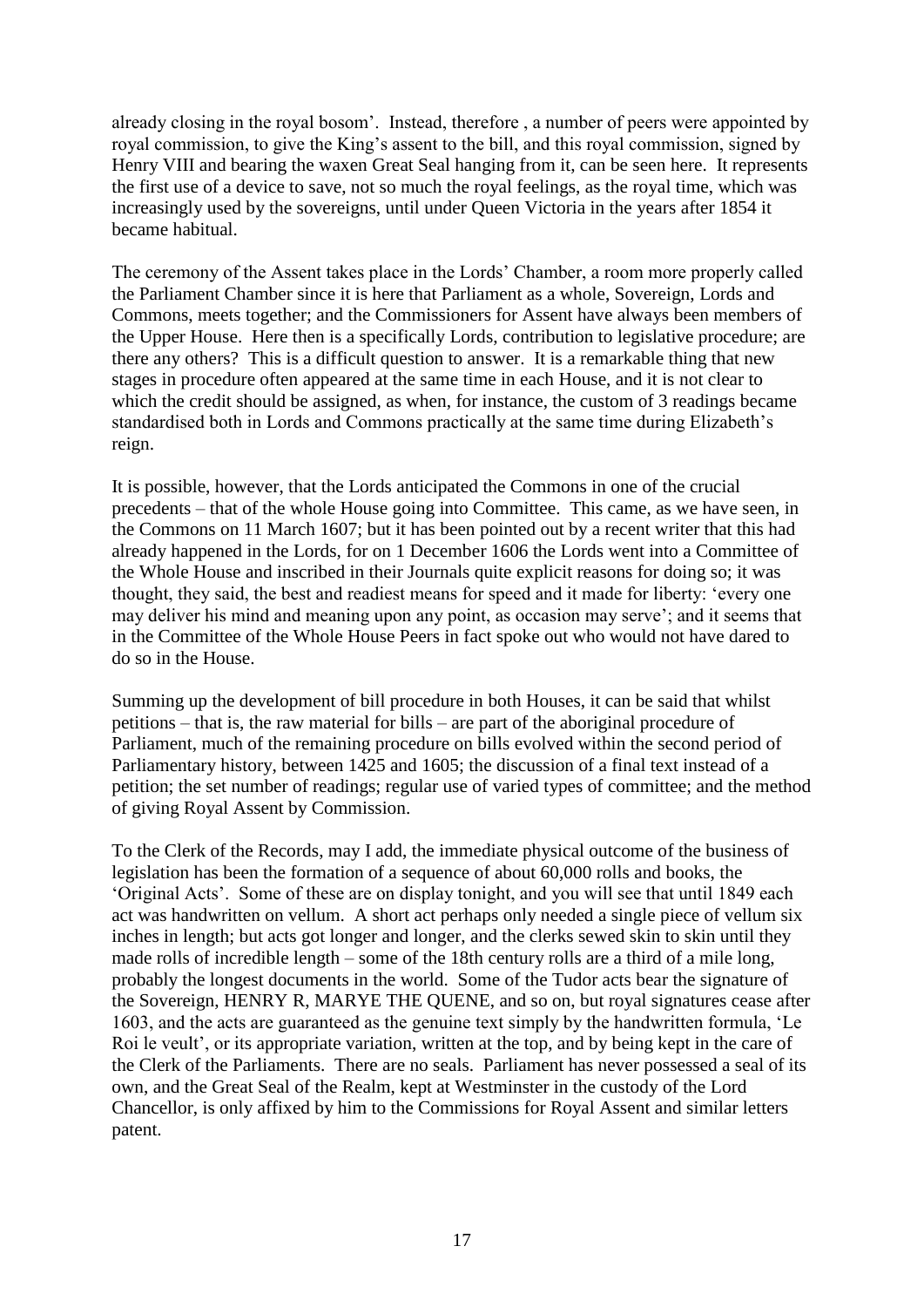The awkwardness of handling these long Act rolls can be imagined; indeed, to re-roll them satisfactorily after students have consulted them, we have had to install a special electrically driven machine; but although the texts of bills were being printed for the use of Members from about 1700 onwards, the official copy of the bill had to be handwritten on skins for another 150 years. In part, this was the result of a tradition dating back to the earliest days; but it has been said that clerks who were paid so much per skin for writing the bills by hand, were reluctant to give up this simple but remunerative way of passing the day, and resisted change. At length, in 1850, the roll form was abolished, and since then the authoritative statute has been printed in book form. Continuing the ancient tradition, the Acts are still on vellum, and still with "La Reyne le veult" at the head, though now with the signature of the Clerk of the Parliaments as an extra form of authentication at the end The care of these Original Acts in the Victoria Tower is one of the principal tasks of the Record Office. We preserve them firstly as master-texts from which printed texts can be corrected; secondly, as the sole existing texts of many thousands of private acts never printed, which form an important source for English history; and thirdly, as the texts from which certified copies are made and transmitted into courts of law all over the world. The majestic sequence of some 60,000 vellum acts is to us the backbone of the 2 million records of Parliament, and indeed of all the public records of the realm.

II

From legislation and its records, I would like to turn to what is a less well-known aspect of the work of Parliament, the exercise of judicial functions concerning the population at large, functions vital to the parliaments of the  $13<sup>th</sup>$  century, and today vital to the whole English legal system, though to the public so little known that I imagine visitors are extremely surprised as they walk from the Peers" Lobby on some mornings into the Chamber of the House of Lords to find counsel in wig and gown pleading at the bar about some complicated financial fraud, a collision at sea or some other type of civil litigation. They may have been still more surprised during a period earlier in this year after the Dissolution – when no Parliament was in existence at all – to find Peers actually sitting to perform judicial functions in this way.

The history of this form of Parliamentary activity has a special significance in that it witnesses to an important stage in the conflict between King and Parliament. The modern jurisdiction of the Lords originated in the reign of James I. The ordinary Judges of the land in Westminster Hall, the Commons then felt, were too subservient to the Crown. In 1621, therefore, the House sought to do two things, one, so it turned out, successfully, the other unsuccessfully. The first was in accordance with mediaeval precedent. In February, 1621, they impeached before the House of Lords Sir Giles Mompesson for extortions and other exorbitant behaviour as the holder of a royal grant of monopoly of silver and gold thread manufacture. The Lords very willingly exercised long disused powers, and eventually sentenced Mompesson to degradation from knighthood, imprisonment for life, and a heavy fine. This as we saw last week, was the beginning of a sequence of many impeachments by the Commons, ending with that of Lord Melville in 1806. I am showing an example of one of the articles of impeachment brought up by the Commons to the Lords which led to the still more famous, indeed the notorious trial of Warren Hastings in the eighteenth century. Impeachment served its turn, in this and other instances, as a convenient method by which Parliament could displace over mighty subjects, including amongst them, the King's ministers although it was not, however, a method for constant use.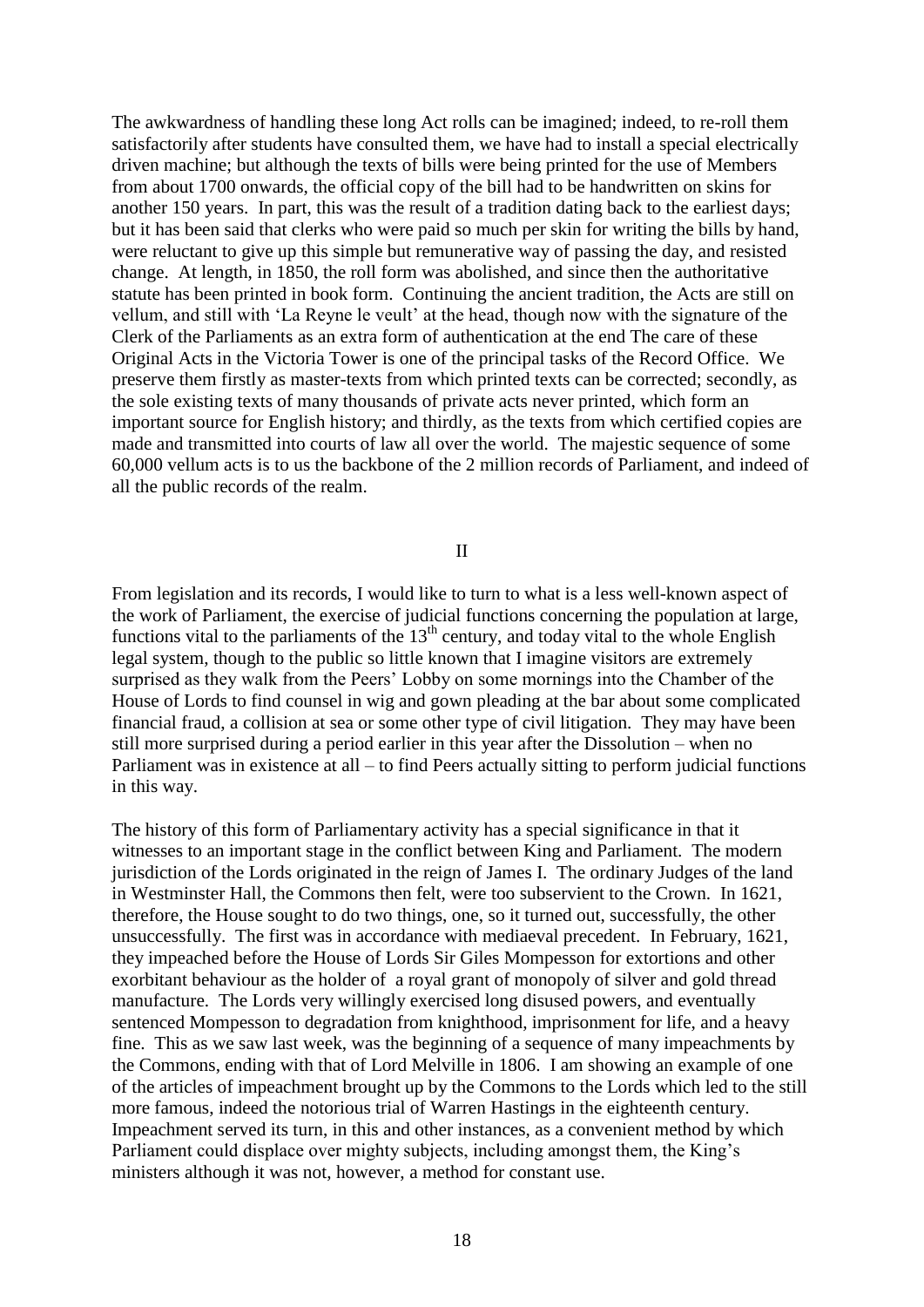The second but unsuccessful attempt of the House of Commons in 1621, was to obtain for itself a means of dealing *judicially* with lesser men. In1621, for the first time in the history of Parliament, the House of Commons claimed a direct criminal jurisdiction over men at large and the right to exercise without the help of the House of Lords. They summoned to the Bar a man called Edward Floyd and accused him on a criminal charge of seditious speeches. James I"s strong and historically justified objections to these actions led to the Commons abandoning the case to the Lords – though losing it themselves, yet preserving it for the Parliament. The ultimate result was the revival and indeed the extension of the Lords' judicial power, so that from then to the present day the Lords have heard appeal cases, though mainly of a civil rather than a criminal type, from lower courts. Their decisions have done much to shape English law, and incidentally have contributed vast series of records to the Victoria Tower, a recent example of which I am showing tonight.

## III

So far, in dealing with legislation and adjudication, I realise that I have not mentioned directly what the public mainly associates with Parliament, and what critics today, friendly and unfriendly, increasingly regard as its main purpose – to act as the Grand Debate of the Nation and to exercise in debate a supervisory role over national life. The word, debate, is from "*debattre*", French for "to fight". Fights need rules, and I would like now to say a little about the rules of the Parliamentary fights in the Commons. Parnell, as you may remember, was once asked by a new member how he could learn the rules – "By breaking them" was the prompt reply of that great rule-breaker. But there are other ways. Since the reign of the first Elizabeth there have been little books on procedure; not represented by our vast and learned treatise originally compiled by Thomas Erskine May, Assistant Librarian of the House, in 1844, and now in its  $17<sup>th</sup>$  edition. Herbert Morrison once described it as 'This great, and valuable, changing, and living volume' – he thought it so persistent and powerful in its influence in the House that he sometimes felt "that the ghost of Erskine May was floating above the Speaker's Chair and the Clerk's Table'. One of the first of May's predecessors as an expert on procedure was William Lambarde, the historian of Kent and Keeper of the public records – a fellow archivist I am proud to recall. I would like to read quickly to you what Lambarde gives as the four principal Orders to be observed in debate by Members in Elizabeth I's reign. You will see how close they are to today's rules. The first deals with the actual choice of a member to speak. He says:

"If two persons shall arise to speak, the Speaker must appoint him to speak first that arose and offered to speak."

The "Speaker *must* appoint", you notice, deprives the Speaker of any choice. In 1844 Erskine May described the 'general voice of the House' as being in a position to change the Speaker's decision; since 1863, however, the decision has rested with Mr. Speaker alone.

Secondly, Lambarde says:

"One man may not speak twice to one bill in one same day, although he will change his opinion, except it be only for the moving of some order'.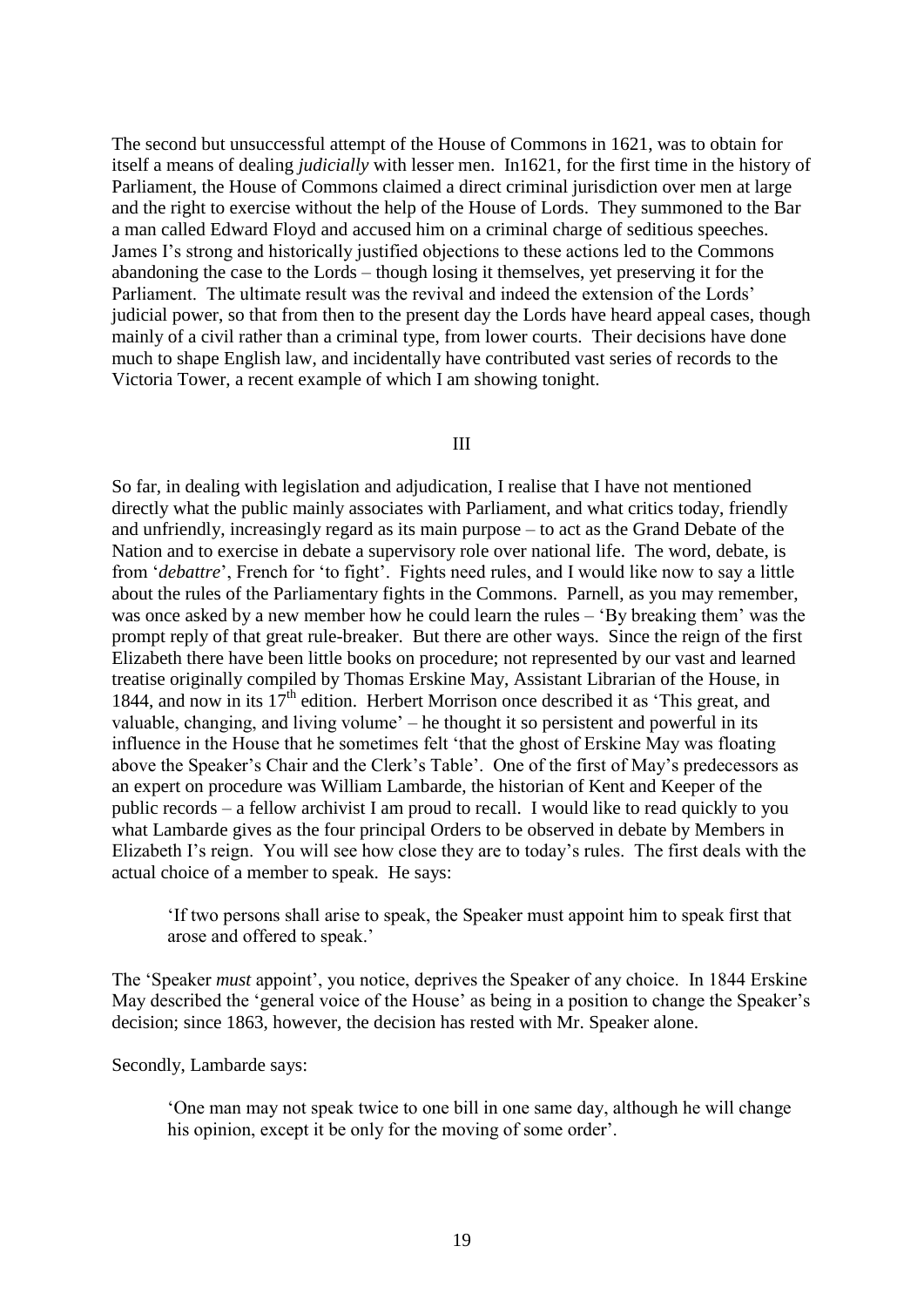This obviously wise provision in an assembly of several hundred members has been continuously observed ever since, apart from a few modifications. Nowadays, of course, a misunderstanding may be explained; in certain cases a reply can be made at the end; and, of course, as we have seen, in committee the restriction on speaking twice is removed.

Our Elizabethan commentator thirdly directs that:

"Every man that will speak must direct his speech to the Speaker and not to any other person, neither may he name any other person but only by circumlocution, as by saying, "He which spake with the bill" or "He which made this or that reason"".

(Bowyer in 1607 tells us that names were not even used in Divisions "lest the names should be shewed to high persons and so some particular members might have displeasure"). This cautious Elizabethan and Jacobean habit of avoiding precise identification lasted perhaps a century; but in 1844, Erskine May, no doubt following Onslow, allowed members the custom which still prevails, to name other members by the office they hold, or the place they represent.

Lastly, Lambarde refers to what might be called 'Explosion time' – Speaker Peel as you may remember, said that in the House passions are strewed about the floor like gunpowder, and though every reasonable precaution is taken as in powder factories, yet now and then an explosion will occur. Explosions in Elizabethan as in Victorian times were matters for Mr. Speaker. Lambarde says that if any Member refers to other members with nipping or unreverent speeches, the Speaker may admonish him. He is to "admonish"; yet he is not to stop him. No one could stop an Elizabethan speech unless it contained treason. We read that "If any speak too long, and speak within the matter, he may not be cut off; but if he be long, and out of the matter' he may be admonished, as he also may when he 'ranges in evil words'. In the  $18<sup>th</sup>$  century, Speaker Onslow, and Hatsell, Clerk of the House, formulated more precise restrictions on debate (summarised by Erksine May in 1844). Thus, a member, by then, was restricted in a number of new ways: he could not refer to prior debates of that session; nor allude to debates in the Lords; nor speak offensively of Parliament and its proceedings. Disorderly words could be taken down; and Members in extreme cases could be disciplined not only by the traditional reprimand, but also by commitment. It was only in 1877 – and then on account of the Irish Nationalist campaign – that one of the most powerful disciplinary weapons was forged. In that year under Mr. Speaker Brand an addition was made to the penalties, the punishment of Suspension from the House, a punishment which had until then only been used exceptionally, on a few occasions in the  $17<sup>th</sup>$  century - quite a remarkable fact when one considers the revolutionary passions moving the House during that century.

The story of Order in the Lords shows more differences from Commons procedure than appeared in legislative procedure. To begin with, rules of order were completely codified at a far earlier date in the Lords; the roll of Standing Orders in the Lords was drawn up in 1621 whereas a full code does not appear in the Commons until the  $19<sup>th</sup>$  century. Secondly, the Lords have never sought to have a chairman regulating business in the same sense that Mr. Speaker presides over work of the Commons. The Lord Chancellor sits on the woolsack, he adjourns the House, he puts the Question, but he does not preserve order; the Clerk at the Table reads out the Orders of the Day and also calls those who have Questions to ask. Thus the Chancellor shares responsibility with the Clerk, and the late Lord Jowitt said that he and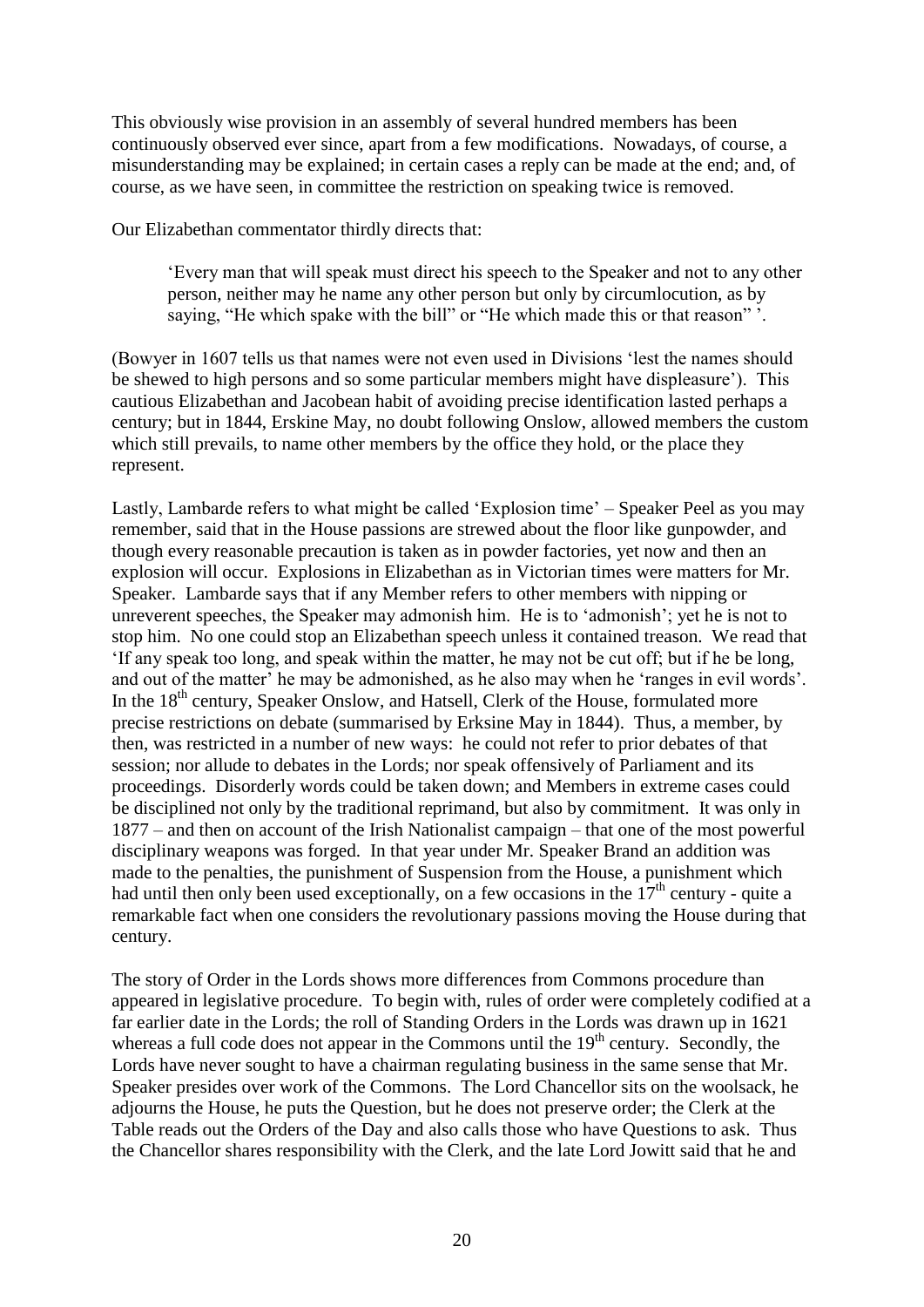Sir Henry Badeley, the then Clerk of the Parliaments, were like a couple of tick-tack men, signalling to each other across the Table.

The final control, of debate in the Lords, I should add, is by the House itself . Any Peer can rise to object to what is happening as contrary to Standing Order, or to decency, and move that a Peer be no longer heard, a motion last moved and accepted in 1960. Or, a rather milder measure, any Peer can have the Order against asperity of speech read – and this was last done in 1950.

In general, as may be assumed from this, order in the Lords has not presented a serious problem; the House historically was far smaller than the Commons – with only 85 members in 1600 as against 450 or so in the Lower House; its sittings have been shorter; and there has never been an organised body of relentless opposition such as the Irish Nationalists once were in the Commons.

Debate normally finishes with a Division. A Division is a physical dividing of the House, in which two parts of it move in different directions. This did not occur in the Middle Ages. Then there were only Votes, when Peers stood up and declared their vote, and Members of the Commons sitting in the House shouted their Ayes or Noes and their voices were weighed by the Speaker. The physical division as we know it, subsequent on the taking of voices, seems only to emerge between 1532 and 1554. It may be that the physical division of the Commons into two groups for the purpose of voting was made possible by the House of Commons" change of accommodation. When, for instance, they were all in the Chapter House of the Abbey there was no adjacent Chamber into which the Ayes or the Noes could go. Only when in about 1550 the Commons moved into St. Stephen"s did they acquire space to divide. One side then stayed in St. Stephen"s Chapel. The other went into the outer antechapel.

By the end of the  $16<sup>th</sup>$  century this form of Division is well-established, and is described by the commentators. Finally, when two adjacent lobbies became available in 1836 the present system by which both Ayes and Noes leave the Chamber was arrived at. (May I add two footnotes about Divisions. When the noting down of those taking part in Divisions also began in 1836, Members greatly disliked it, and tried to edge past anonymously; and, until 1906, Members present were forced under penalty to take part in every Division; to abstain was an offence).

In general however, there have been few changes in the basic rules of debate since the days of Elizabeth I; what is new and important is the modern practice of publicity. Debate within parliament originally was secret. What had been said in the mediaeval House of Lords was as secret as what had been discussed in the Council Chamber or what is today said in Cabinet. Commons" debates were, if anything, still more secret. When the formal House records start in the  $16<sup>th</sup>$  century, it can be seen from the MS Journals that are shown here tonight that the Clerks of both Houses contented themselves with listing business done, and particularly, bills read. At first, no words uttered by Members appeared in the Journals. So long as conclaves remained secret, Kings admittedly were kept at arm"s length, but so were the communities at large, democracy itself.

However, confidence grew under Elizabeth. The recently discovered Journal of Fulk Onslow (which I also have here tonight) shows him not only summarising speeches but making such personal remarks of his own as "Much talk and to no purpose" of Mr. Snagge"s Speech; and,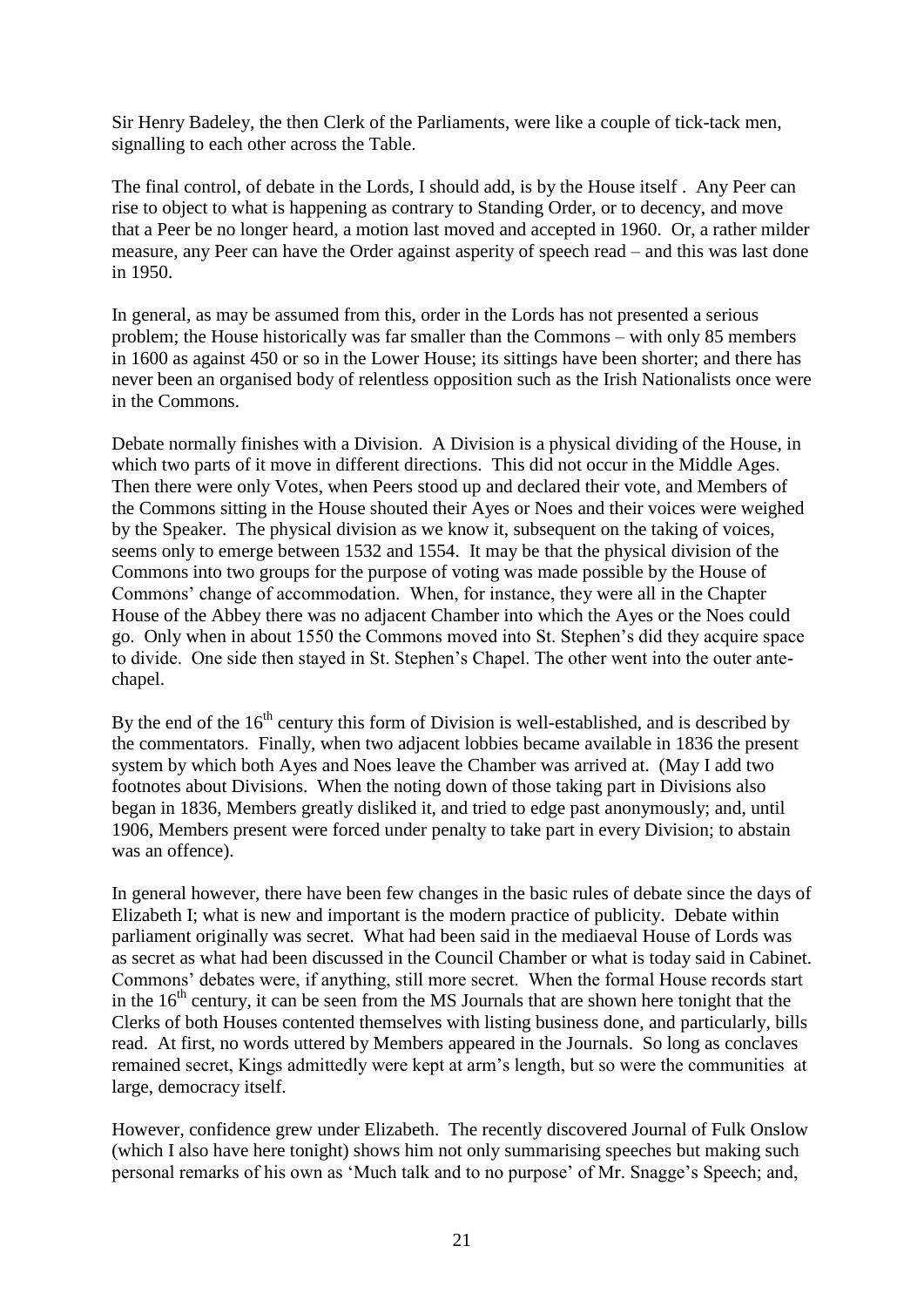of the Recorder of London"s discourse; "A long and tedious talk nothing touching the matter in question". And from 1581 onwards, brief summaries of debates, though without rude comments, appear in the Commons" Journals. As Crown and Members clashed, however, this became dangerous, and eventually in 1628 the Commons ruled that "the entry of the Clerk, of particular men"s speeches, was without warrant at all times, and, in that Parliament, by Order of the House, rejected". A little later, Sir Edward Dering summed it up: "he did not dream we should tell stories to the people". This remained the rule for the Commons, and indeed also for the Lords, from then onwards for nearly 2 centuries. But there were Members busily jotting down notes; and also members of the public extremely anxious to find out what was going on. A slight concession from the House came during the Popish Plot scare in 1680 when *Votes and Proceedings* were first ordered to be printed and issued to the public. This publication was, however, somewhat dry fare, and the Commons did not face the issue of "letting the public know" until 1738. Opinions were then mixed. Wyndham thought the public ought to be able to judge of the merits of their representatives; but Pulteney refused to be made accountable without doors for what he said within; and Walpole was certain that if speeches were published no Member would be safe against misrepresentation. The House then decided to condemn publication as a breach of privilege. Any account of debates which appeared in the monthly or quarterly magazines thereafter had to be disguised with fictitious names. They appear in '*The Gentleman's Magazine*' as 'Debates in the State of Great Lilliput', for instance. The House was, however, behaving very much like Mrs. Partington, and the ocean waves could not be swept away. In 1771 the House failed in its attempt to prevent Wilkes publishing reports, and explicit accounts then began to appear in the daily papers. In 1803 reporters were assigned a bench in a gallery – and Cobbett began the series of contemporary reports which were taken over in 1812 by T. C. Hansard. Eventually, in 1908, these became *verbatim*, and a dominant feature of each of our Libraries is the massive series of some 1,500 volumes of Hansard's Debates.

Today, we seem to be moving forward to publication by television, but even today none of the 1,500 volumes of Hansard can be found amongst the official records of Parliament in the Victoria Tower, and still, to this day, papers presented to the Commons, unless ordered to be printed, remain secret and inaccessible to the public, although duplicate copies presented in the Upper House are available to anyone interested. Here is historic testimony both to the ancient fear that the Crown might proceed against individual members of the Commons, and to the equally ancient insistence of the Commons" right of free speech.

### IV

I have spoken of the House as the grand debate of the nation; and I cannot leave this aspect of Parliament without referring to what has become for many the most lively and effective part of the grand debate: the daily Question Time. This, unlike so much else in Commons" procedure is almost a modern invention. The very idea of one Member asking another Member anything even indirectly through Mr. Speaker, would have been regarded as an abomination in Elizabethan Parliaments. It was mere "conversation;" and, as such, disorderly. It remained so for a long time. We are often told that Questions began in the Lords with Earl Cowper asking a question in 1721. Cowper was certainly an innovator – he wrote a book in favour of polygamy – but it is doubtful whether his single question was a very effective precedent. In the 18<sup>th</sup> century, in fact, one did not need to ask specific questions, standing on their own and not related to motions or "questions" in the technical Parliamentary sense. There were so many opportunities for slipping in demands for information, or criticisms of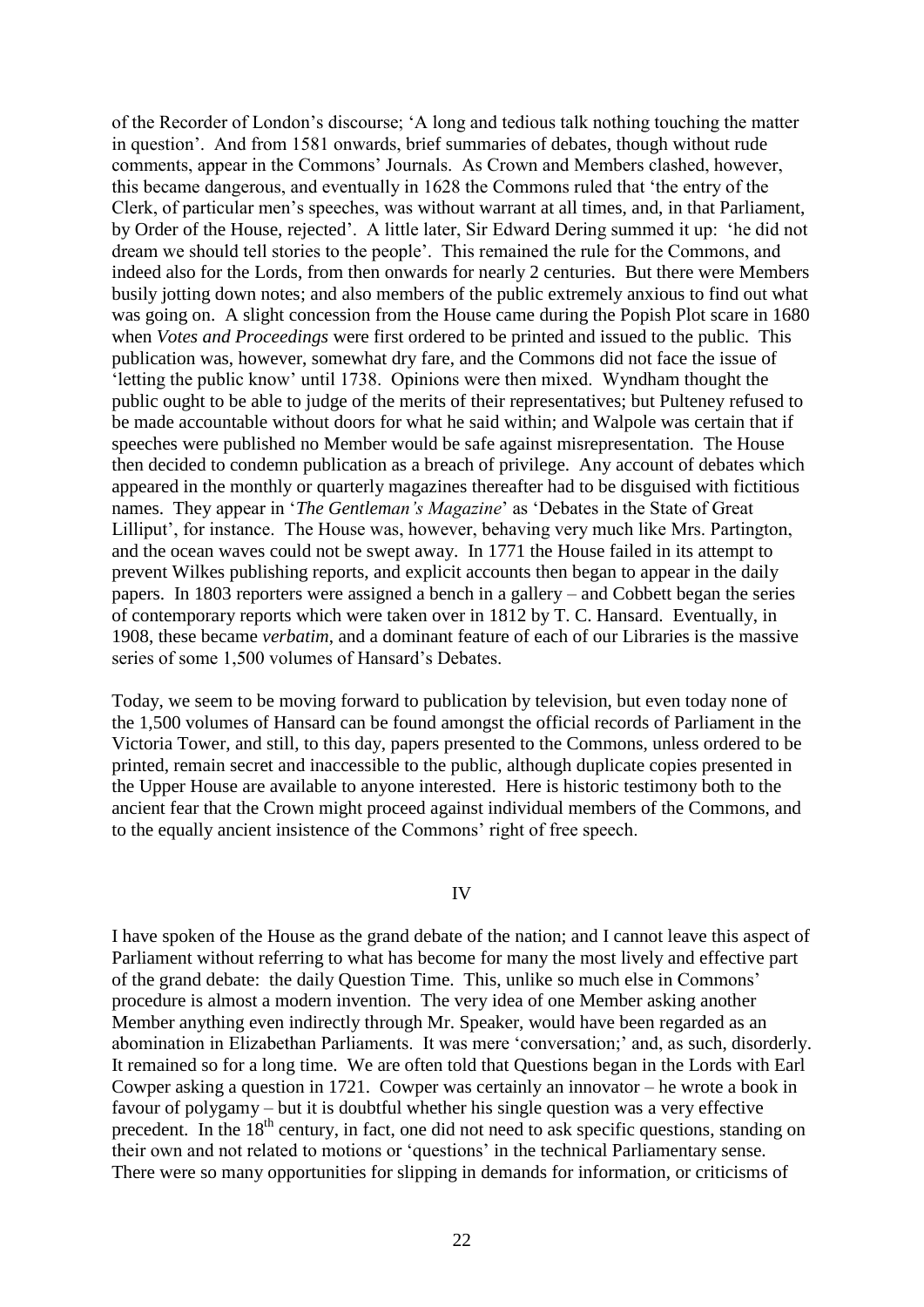current activities of the government. Every order of the day had to be moved, and amendments could be proposed of the widest irrelevance. Adjournment could be moved almost at any time and for any reason. Every time the House went into committee a motion was needed and any issue could be raised. And in the Commons, as still today in the Lords, motions were often made for papers on any subject. In other words, in the classic days of the Commons, any crucial matter could be introduced by an Member practically at any time,. As the pressure of business grew, however, these opportunities became limited. It was, you may remember, only in the  $19<sup>th</sup>$  century that Parliament began to work hard, continuously, through long sessions. Time then began to be valuable, and business had to be simplified and hastened. From 1848, Orders of the Day ceased to need motions being put. From 1882 all debate on delaying or dilatory motions had to be relevant. And so on. The private Member under Queen Victoria was (perhaps inevitably) losing his remarkable freedom to raise almost anything at any time.

But he was not entirely without the sympathy of authority. Governments perhaps had always objected to the random character of the old system and themselves may have preferred to have questions directed at their Ministers at stated times, under clear rules, and with greater brevity than in debate. Mr. Speaker in 1783 had agreed that a Member had in principle a right to ask a question, and a successor in 1848 said that he thought questions were "convenient", as they did away with the need for specific debates. And questions, so encouraged, increased in number. In 1835 they had begun to appear on the Order paper: in the 1870s the Speaker began to allow supplementaries by any Member; and in 1886, to bring a little more organisation into an exciting business, notice had to be given of all the Questions Something very much like the present system had come into being, and by the end of the century Questions amounted to over 5,000 a year.

Perhaps the crowning achievement of the backbencher was to acquire for Questions what was in practice something like first place in the daily timetable. Originally questions had been asked merely at "convenient times"; but in 1849 questions on the notice paper were grouped together as the first item, under the heading "Notices of Motions". Questions were then unlimited in number; and in the days of the Irish Nationalists they seemed to be getting out of control, holding up the main business of the day for hours. Joseph Chamberlain in 1901 saw them as a menace, directed by a small group of men, who insulted and outraged the House and aimed at dominating the majority. Arthur Balfour joined, more mildly, in the criticism; to him. Questions were becoming "something of a scandal". The House agreed, and adopted a resolution proposed by him, that Questions, though still being taken before public business, should only occupy 40 minutes a day. A slight change in 1906 altered this limit in practice to between 45 and 55 minutes. Question Time as it is known and appreciated today had arrived.

And so, with the appearance of Ouestion Time in the late  $19<sup>th</sup>$  and early  $20<sup>th</sup>$  centuries, the Parliamentary programme virtually became complete. I would add, as a footnote, a brief comment on the daily timing of this whole programme.

Originally both Houses of Parliament had followed the practice of the courts of law and had met during the hours of daylight, starting as early as possible. Elizabethan Members came to the House at 8 in the morning and sat until noon, the hour of dinner. Committees in both Houses sat either before – at dawn in fact, at 6 or 7 in the morning – or, alternatively, in the afternoon. James I was not entirely unreasonable in condemning the great Protestation of 1621 as irregular because it had been debated by candlelight. But as more and more lawyers sat in the Commons in the  $17<sup>th</sup>$  century, the clash of time with the sitting of the law courts in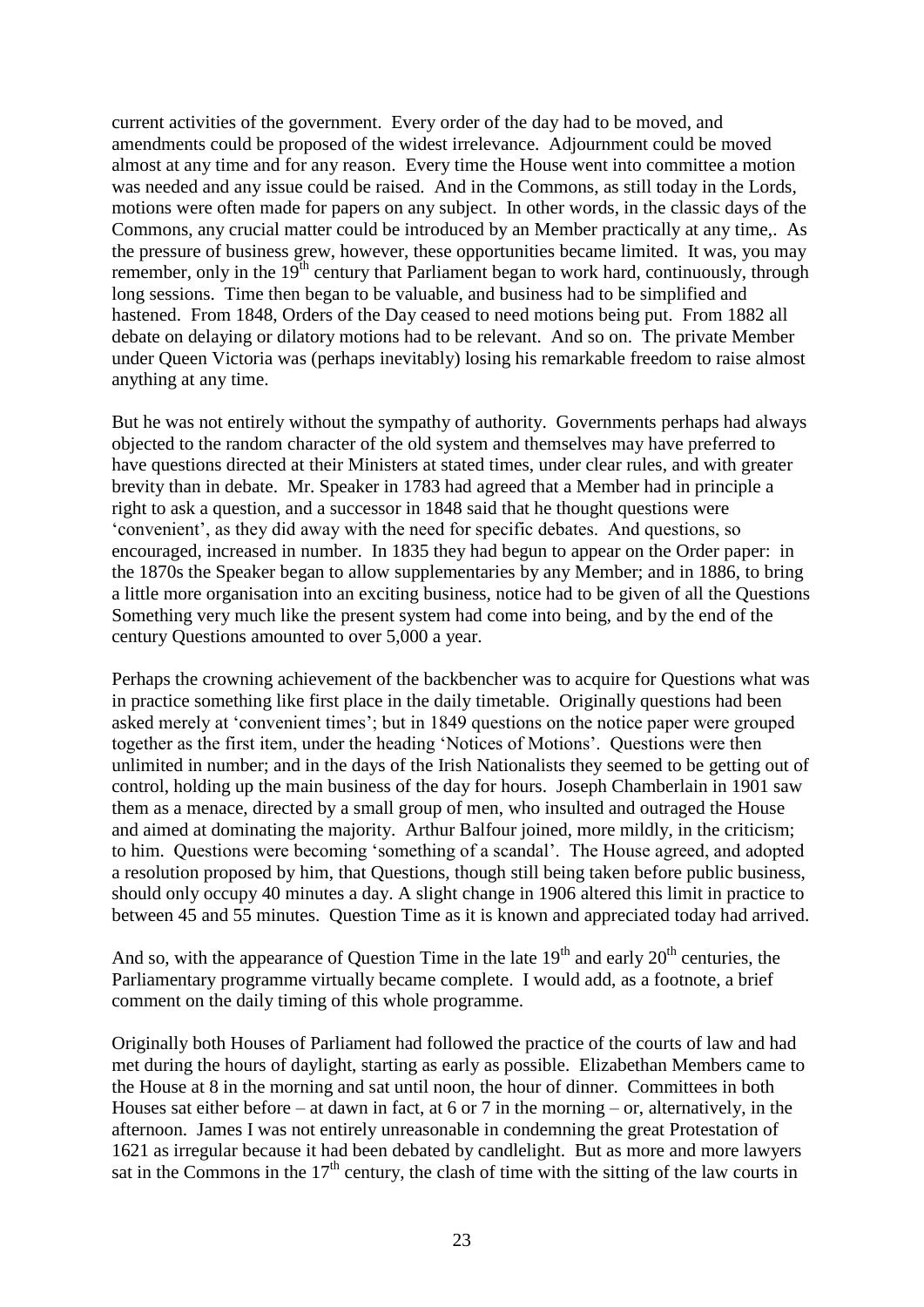Westminster Hall was felt to be increasingly annoying. Sometimes sittings therefore took place in the afternoons, and between 1600 and 1718 "closing time" had been advanced from noon to 2, 3 or 4 in the afternoon. Then in 1718 it was decided that no special motion would be needed to bring candles in – the Serjeant at Arms when "daylight be shut in" was to bring candles automatically. Morning sittings ceased and by 1832 the House began as late as 4 p.m. and habitually sat through the night.

If Elizabethan Parliaments were affairs of the dawn, Victorian were of the night – indeed Townsend remarked in 1844 that to adjourn at midnight was a real realease. By 1900, however, a contrary movement had begun. The sitting was put back to 2 o'clock, and morning sittings were re-introduced for the first time for 2 centuries – at first, on Wednesdays, then instead, on Fridays, as today, and all night sittings, although remaining a feature of Parliamentary life, mercifully became a relatively infrequent one.

V

In these two lectures I have tried to outline the great stages in the evolution of Parliament and to pinpoint the origin of some of the elements in its every-day life most familiar to us. One conclusion is obvious: that what Parliament does today is the result of trial and experiment extending over many centuries, going back certainly to the readings of petitions in the 13<sup>th</sup> century and to the Commons' winning of a financial initiative in the  $15<sup>th</sup>$  century, but deriving some of its most marked features from the period of conflict under James I and Charles I.

The historic past is therefore a pervasive influence at Westminster; on occasion indeed it has seemed inhibiting. The attitude of Parliament to the invention of printing, for instance, as we have noticed, penetrated Westminster slowly. Bills continued to be read aloud for centuries after it had become possible to supply members with printed copies; and only in 1849 was it thought suitable to have the final Act in print instead of in handwriting. Yet in great matters, Parliament has shown a far greater readiness to modify or transform the custom of ages. By resolution in the House, by the formulation and codification of decisions by Mr. Speaker, and in other ways, Parliament has been able to adapt itself to new circumstances. The ceremony of Royal Assent by commission was an ingenious invention in the  $16<sup>th</sup>$  century, wholly breaking with the Parliamentary precedents of 300 years, and incidentally (but not intentionally) marking a stage in the withdrawal of the Monarch from the active life of Parliament; the idea of a committee of the whole House in the following century gave Parliament additional freedom at a crucial moment; the new challenges both of business and of obstruction 80 years ago called forth striking innovations in the ordering of debate; and, perhaps the most remarkable example of Parliament"s power of improvisation, Question Time, unnecessary and proper in the  $18<sup>th</sup>$  century, became a dominant feature of Parliamentary life under different circumstances in the 19<sup>th</sup> century. In all this, the history of Parliament has appeared not as the accumulation of an increasingly heavy burden of precedent; but rather as the exposition of what Charles James Fox called the "gradual and progressive wisdom" of successive generations, and the adaptation of that wisdom to meet the varying needs of each age. Traditions are preserved; but they are also changed; Parliament does not for long allow itself to be cramped by the past.

Finally, I would like to suggest that it may be useful and even illuminating to adopt a different time-scale when considering the history of Parliament. Instead of thinking of